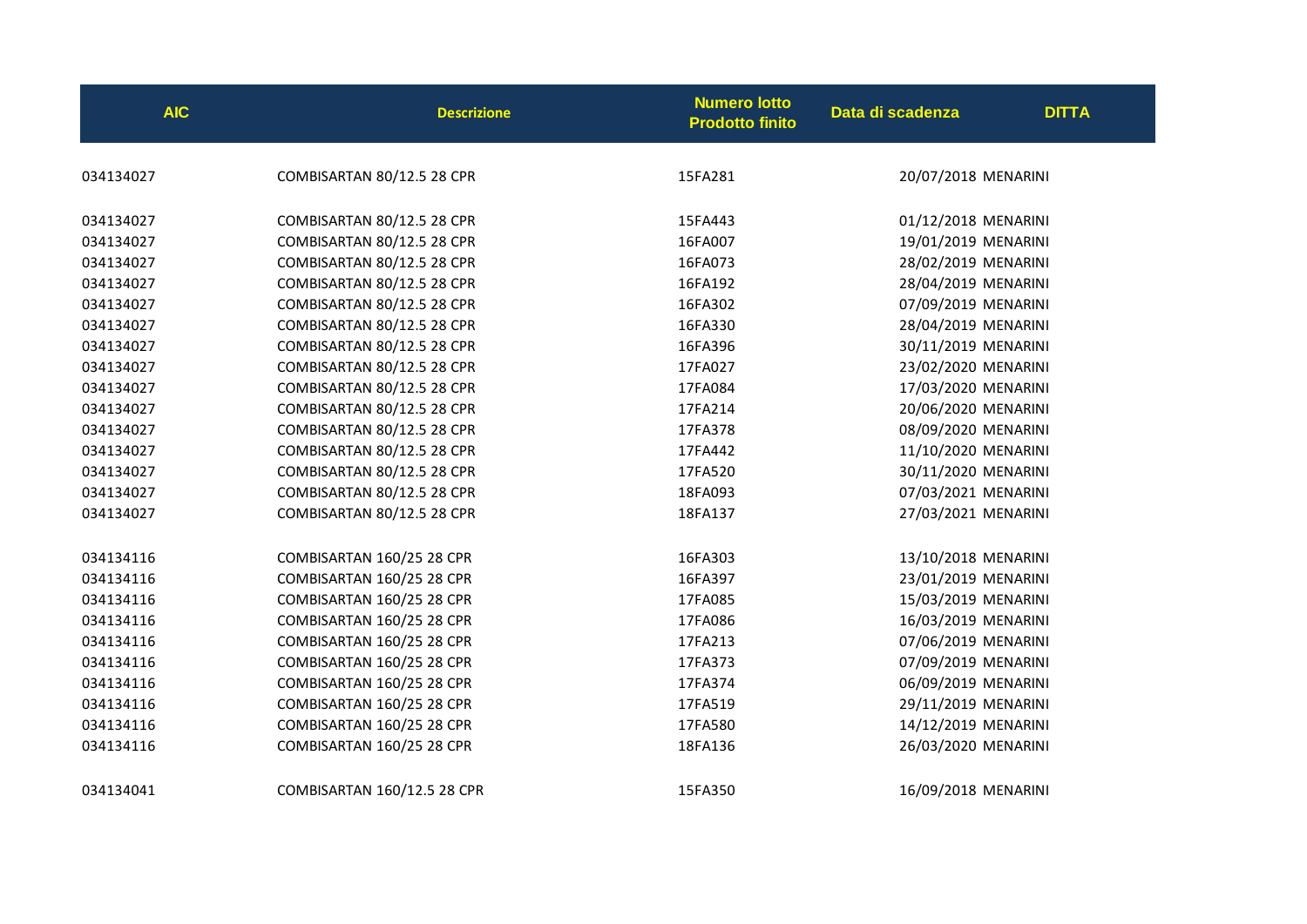| 034134041 | COMBISARTAN 160/12.5 28 CPR | 15FA358 | 21/09/2018 MENARINI |
|-----------|-----------------------------|---------|---------------------|
| 034134041 | COMBISARTAN 160/12.5 28 CPR | 15FA389 | 14/10/2018 MENARINI |
| 034134041 | COMBISARTAN 160/12.5 28 CPR | 15FA390 | 15/10/2018 MENARINI |
| 034134041 | COMBISARTAN 160/12.5 28 CPR | 15FA468 | 09/12/2018 MENARINI |
| 034134041 | COMBISARTAN 160/12.5 28 CPR | 15FA469 | 11/12/2018 MENARINI |
| 034134041 | COMBISARTAN 160/12.5 28 CPR | 16FA074 | 02/03/2019 MENARINI |
| 034134041 | COMBISARTAN 160/12.5 28 CPR | 16FA075 | 03/03/2019 MENARINI |
| 034134041 | COMBISARTAN 160/12.5 28 CPR | 16FA194 | 03/05/2019 MENARINI |
| 034134041 | COMBISARTAN 160/12.5 28 CPR | 16FA195 | 09/05/2019 MENARINI |
| 034134041 | COMBISARTAN 160/12.5 28 CPR | 16FA339 | 10/10/2019 MENARINI |
| 034134041 | COMBISARTAN 160/12.5 28 CPR | 16FA340 | 14/10/2019 MENARINI |
| 034134041 | COMBISARTAN 160/12.5 28 CPR | 17FA013 | 10/10/2019 MENARINI |
| 034134041 | COMBISARTAN 160/12.5 28 CPR | 17FA022 | 15/02/2020 MENARINI |
| 034134041 | COMBISARTAN 160/12.5 28 CPR | 17FA023 | 17/02/2020 MENARINI |
| 034134041 | COMBISARTAN 160/12.5 28 CPR | 17FA087 | 20/03/2020 MENARINI |
| 034134041 | COMBISARTAN 160/12.5 28 CPR | 17FA088 | 21/03/2020 MENARINI |
| 034134041 | COMBISARTAN 160/12.5 28 CPR | 17FA233 | 20/06/2020 MENARINI |
| 034134041 | COMBISARTAN 160/12.5 28 CPR | 17FA234 | 22/06/2020 MENARINI |
| 034134041 | COMBISARTAN 160/12.5 28 CPR | 17FA376 | 15/09/2020 MENARINI |
| 034134041 | COMBISARTAN 160/12.5 28 CPR | 17FA377 | 19/09/2020 MENARINI |
| 034134041 | COMBISARTAN 160/12.5 28 CPR | 17FA443 | 02/10/2020 MENARINI |
| 034134041 | COMBISARTAN 160/12.5 28 CPR | 17FA444 | 03/10/2020 MENARINI |
| 034134041 | COMBISARTAN 160/12.5 28 CPR | 17FA521 | 01/12/2020 MENARINI |
| 034134041 | COMBISARTAN 160/12.5 28 CPR | 17FA522 | 04/12/2020 MENARINI |
| 034134041 | COMBISARTAN 160/12.5 28 CPR | 17FA591 | 11/01/2021 MENARINI |
| 034134041 | COMBISARTAN 160/12.5 28 CPR | 17FA592 | 15/01/2021 MENARINI |
| 034134041 | COMBISARTAN 160/12.5 28 CPR | 18FA094 | 07/03/2021 MENARINI |
| 034134041 | COMBISARTAN 160/12.5 28 CPR | 18FA095 | 08/03/2021 MENARINI |
| 034134268 | COMBISARTAN 320/25 28 CPR   | 15FA351 | 23/09/2018 MENARINI |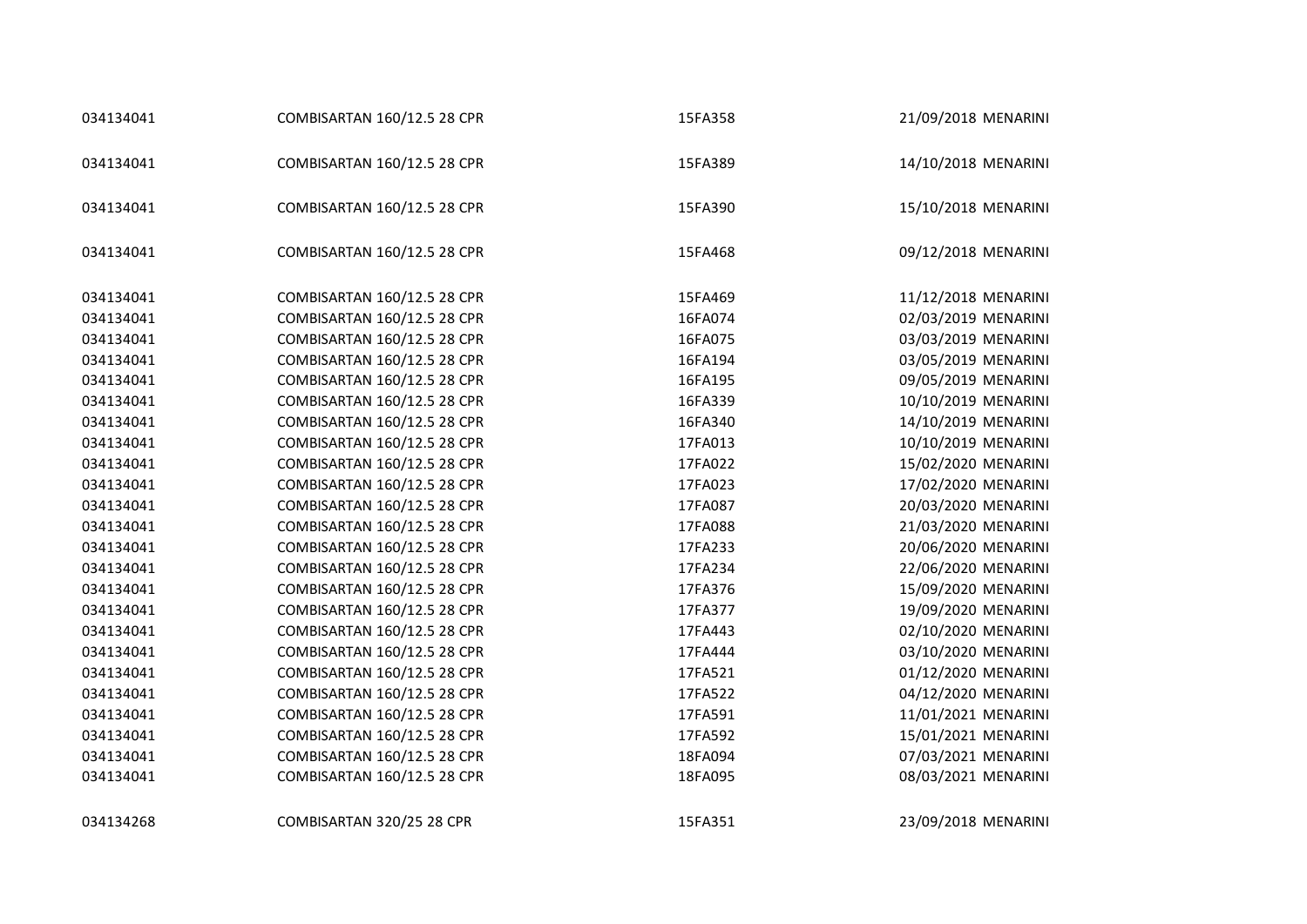| 034134268 | COMBISARTAN 320/25 28 CPR   | 15FA392 | 02/11/2018 MENARINI |
|-----------|-----------------------------|---------|---------------------|
|           |                             |         |                     |
| 034134268 | COMBISARTAN 320/25 28 CPR   | 15FA471 | 16/12/2018 MENARINI |
| 034134268 | COMBISARTAN 320/25 28 CPR   | 16FA025 | 17/02/2019 MENARINI |
| 034134268 | COMBISARTAN 320/25 28 CPR   | 16FA087 | 09/03/2019 MENARINI |
| 034134268 | COMBISARTAN 320/25 28 CPR   | 16FA197 | 17/05/2019 MENARINI |
| 034134268 | COMBISARTAN 320/25 28 CPR   | 16FA247 | 29/06/2019 MENARINI |
| 034134268 | COMBISARTAN 320/25 28 CPR   | 16FA258 | 06/09/2019 MENARINI |
| 034134268 | COMBISARTAN 320/25 28 CPR   | 16FA342 | 27/10/2019 MENARINI |
| 034134268 | COMBISARTAN 320/25 28 CPR   | 17FA024 | 10/02/2020 MENARINI |
| 034134268 | COMBISARTAN 320/25 28 CPR   | 17FA025 | 13/02/2020 MENARINI |
| 034134268 | COMBISARTAN 320/25 28 CPR   | 17FA090 | 23/03/2020 MENARINI |
| 034134268 | COMBISARTAN 320/25 28 CPR   | 17FA212 | 12/06/2020 MENARINI |
| 034134268 | COMBISARTAN 320/25 28 CPR   | 17FA232 | 12/06/2020 MENARINI |
| 034134268 | COMBISARTAN 320/25 28 CPR   | 17FA371 | 13/09/2020 MENARINI |
| 034134268 | COMBISARTAN 320/25 28 CPR   | 17FA372 | 14/09/2020 MENARINI |
| 034134268 | COMBISARTAN 320/25 28 CPR   | 17FA441 | 11/11/2020 MENARINI |
| 034134268 | COMBISARTAN 320/25 28 CPR   | 17FA589 | 08/01/2021 MENARINI |
| 034134268 | COMBISARTAN 320/25 28 CPR   | 17FA590 | 10/01/2021 MENARINI |
| 034134268 | COMBISARTAN 320/25 28 CPR   | 18FA092 | 28/02/2021 MENARINI |
|           |                             |         |                     |
| 034134181 | COMBISARTAN 320/12.5 28 CPR | 15FA444 | 02/12/2018 MENARINI |
| 034134181 | COMBISARTAN 320/12.5 28 CPR | 16FA019 | 08/02/2019 MENARINI |
| 034134181 | COMBISARTAN 320/12.5 28 CPR | 16FA024 | 10/02/2019 MENARINI |
| 034134181 | COMBISARTAN 320/12.5 28 CPR | 16FA086 | 11/03/2019 MENARINI |
| 034134181 | COMBISARTAN 320/12.5 28 CPR | 16FA196 | 12/05/2019 MENARINI |
| 034134181 | COMBISARTAN 320/12.5 28 CPR | 16FA246 | 22/06/2019 MENARINI |
| 034134181 | COMBISARTAN 320/12.5 28 CPR | 16FA341 | 17/10/2019 MENARINI |
| 034134181 | COMBISARTAN 320/12.5 28 CPR | 16FA398 | 25/01/2020 MENARINI |
| 034134181 | COMBISARTAN 320/12.5 28 CPR | 17FA020 | 01/02/2020 MENARINI |
| 034134181 | COMBISARTAN 320/12.5 28 CPR | 17FA089 | 20/03/2020 MENARINI |
| 034134181 | COMBISARTAN 320/12.5 28 CPR | 17FA254 | 22/06/2020 MENARINI |
| 034134181 | COMBISARTAN 320/12.5 28 CPR | 17FA375 | 06/10/2020 MENARINI |
| 034134181 | COMBISARTAN 320/12.5 28 CPR | 17FA439 | 09/10/2020 MENARINI |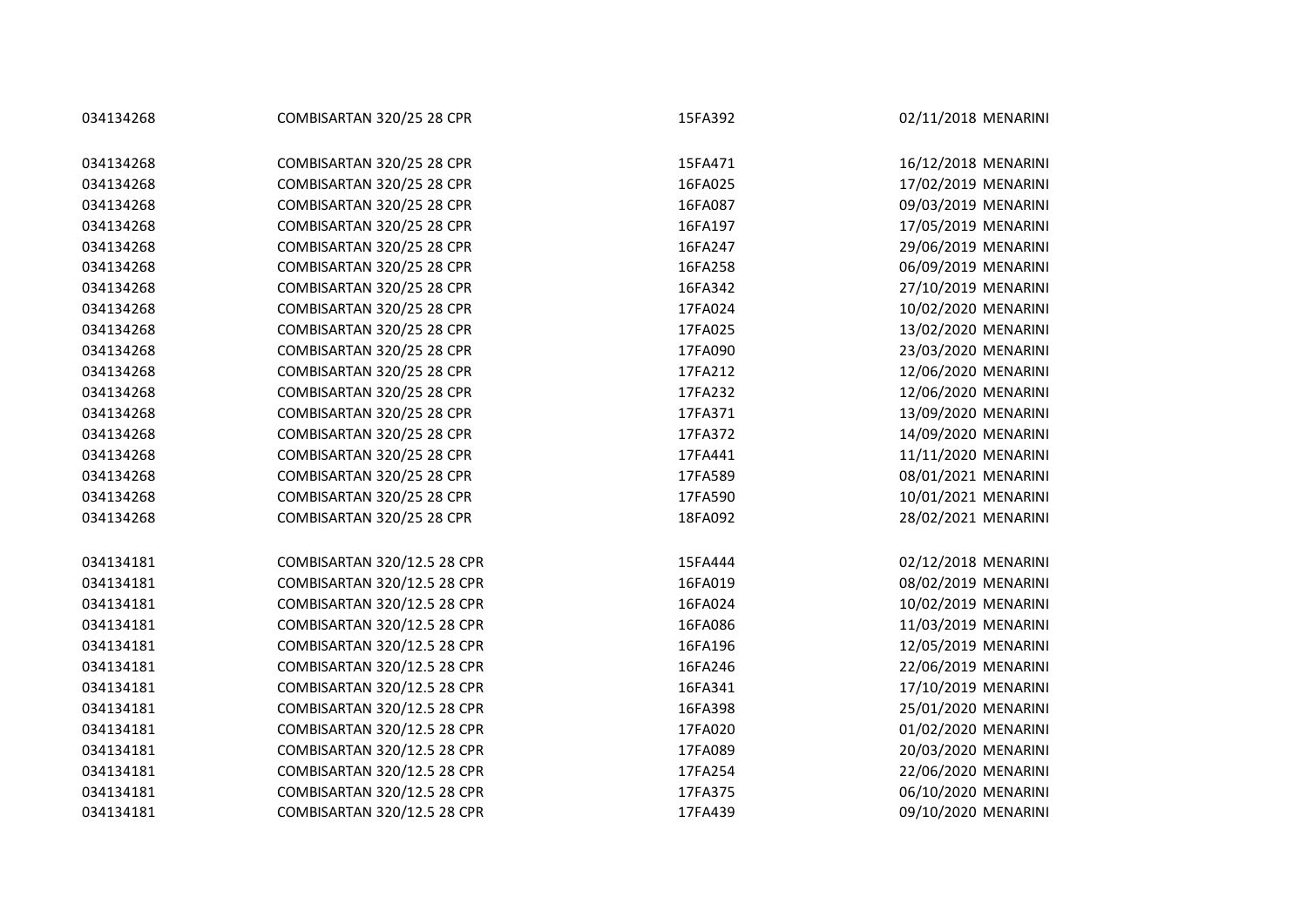| 034134181 | COMBISARTAN 320/12.5 28 CPR | 17FA440 | 13/10/2020 MENARINI |
|-----------|-----------------------------|---------|---------------------|
| 034134181 | COMBISARTAN 320/12.5 28 CPR | 18FA005 | 23/01/2021 MENARINI |
| 034134181 | COMBISARTAN 320/12.5 28 CPR | 18FA138 | 28/03/2021 MENARINI |
| 033119138 | VALPRESSION 40 14 CPR       | 15FA423 | 27/10/2018 MENARINI |
| 033119138 | VALPRESSION 40 14 CPR       | 16FA021 | 04/02/2019 MENARINI |
| 033119138 | VALPRESSION 40 14 CPR       | 16FA300 | 29/08/2019 MENARINI |
| 033119138 | VALPRESSION 40 14 CPR       | 17FA029 | 10/03/2020 MENARINI |
| 033119138 | VALPRESSION 40 14 CPR       | 17FA235 | 05/06/2020 MENARINI |
| 033119138 | VALPRESSION 40 14 CPR       | 17FA578 | 13/12/2020 MENARINI |
| 033119292 | VALPRESSION 320 28 CPR      | 15FA424 | 27/10/2018 MENARINI |
| 033119292 | VALPRESSION 320 28 CPR      | 16FA022 | 04/02/2019 MENARINI |
| 033119292 | VALPRESSION 320 28 CPR      | 16FA301 | 29/08/2019 MENARINI |
| 033119292 | VALPRESSION 320 28 CPR      | 17FA030 | 10/03/2020 MENARINI |
| 033119292 | VALPRESSION 320 28 CPR      | 17FA236 | 05/06/2020 MENARINI |
| 033119292 | VALPRESSION 320 28 CPR      | 17FA579 | 13/12/2020 MENARINI |
| 033119013 | VALPRESSION 80 28 CPS       | 15FA310 | 17/08/2018 MENARINI |
| 033119013 | VALPRESSION 80 28 CPS       | 15FA457 | 24/11/2018 MENARINI |
| 033119013 | VALPRESSION 80 28 CPS       | 15FA537 | 24/11/2018 MENARINI |
| 033119013 | VALPRESSION 80 28 CPS       | 16FA010 | 17/02/2019 MENARINI |
| 033119013 | VALPRESSION 80 28 CPS       | 16FA117 | 29/03/2019 MENARINI |
| 033119013 | VALPRESSION 80 28 CPS       | 16FA198 | 15/06/2019 MENARINI |
| 033119013 | VALPRESSION 80 28 CPS       | 16FA259 | 04/08/2019 MENARINI |
| 033119013 | VALPRESSION 80 28 CPS       | 16FA379 | 20/10/2019 MENARINI |
| 033119013 | VALPRESSION 80 28 CPS       | 17FA016 | 30/01/2020 MENARINI |
| 033119013 | VALPRESSION 80 28 CPS       | 17FA019 | 22/03/2020 MENARINI |
| 033119013 | VALPRESSION 80 28 CPS       | 17FA045 | 20/10/2019 MENARINI |
| 033119013 | VALPRESSION 80 28 CPS       | 17FA331 | 09/08/2020 MENARINI |
| 033119013 | VALPRESSION 80 28 CPS       | 17FA332 | 16/08/2020 MENARINI |
| 033119013 | VALPRESSION 80 28 CPS       | 17FA571 | 07/12/2020 MENARINI |
| 033119013 | VALPRESSION 80 28 CPS       | 17FA572 | 08/12/2020 MENARINI |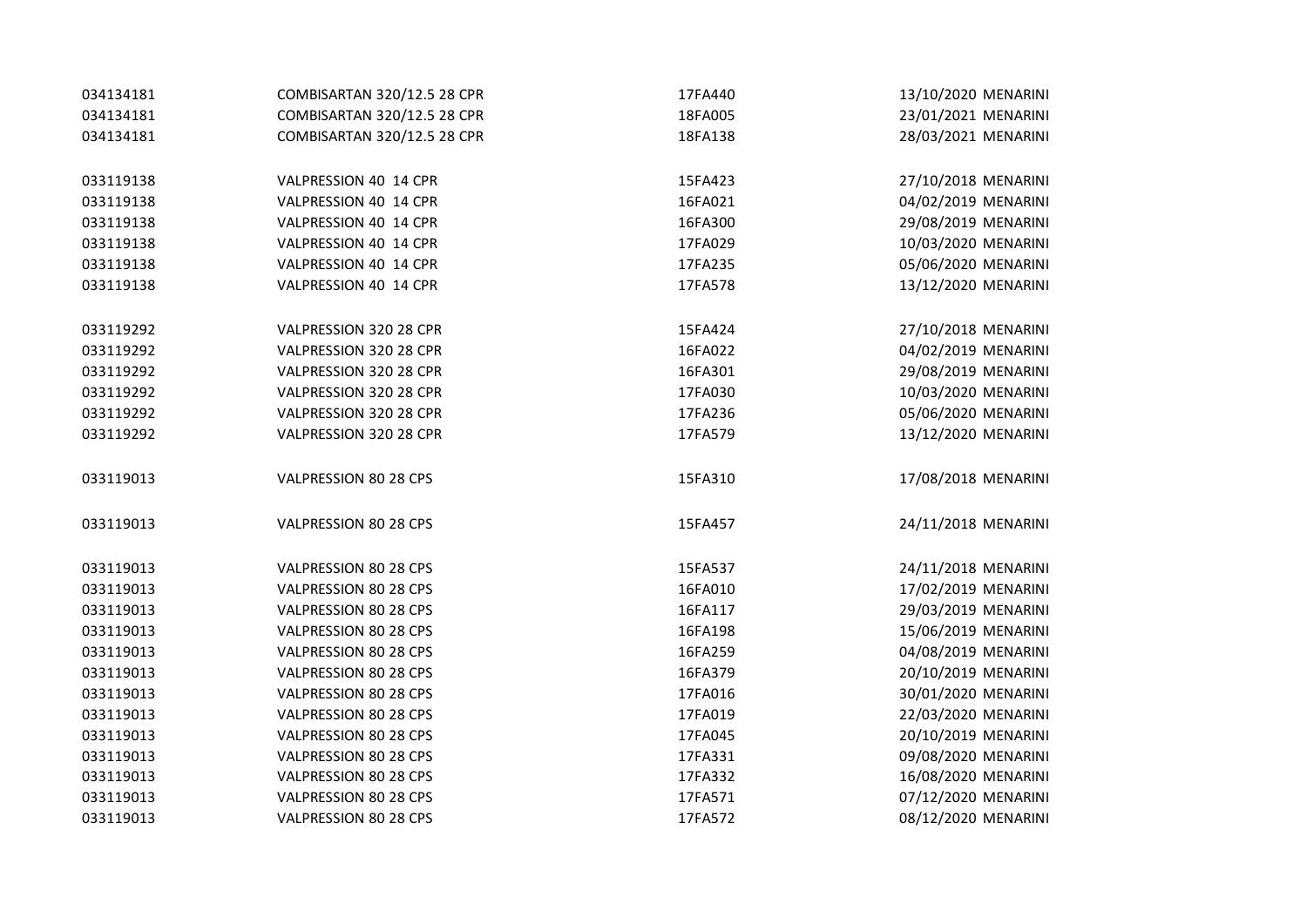| 033119013 | VALPRESSION 80 28 CPS  | 18FA019 | 23/01/2021 MENARINI |
|-----------|------------------------|---------|---------------------|
| 033119013 | VALPRESSION 80 28 CPS  | 18FA109 | 12/03/2021 MENARINI |
|           |                        |         |                     |
| 033119025 | VALPRESSION 160 28 CPS | 15FA311 | 03/08/2018 MENARINI |
|           |                        |         |                     |
| 033119025 | VALPRESSION 160 28 CPS | 15FA312 | 04/08/2018 MENARINI |
|           |                        |         |                     |
| 033119025 | VALPRESSION 160 28 CPS | 15FA338 | 17/08/2018 MENARINI |
|           |                        |         |                     |
| 033119025 | VALPRESSION 160 28 CPS | 15FA458 | 25/11/2018 MENARINI |
|           |                        |         |                     |
| 033119025 | VALPRESSION 160 28 CPS | 15FA459 | 26/11/2018 MENARINI |
| 033119025 | VALPRESSION 160 28 CPS | 16FA008 | 19/01/2019 MENARINI |
| 033119025 | VALPRESSION 160 28 CPS | 16FA009 | 20/01/2019 MENARINI |
| 033119025 | VALPRESSION 160 28 CPS | 16FA118 | 22/03/2019 MENARINI |
| 033119025 | VALPRESSION 160 28 CPS | 16FA119 | 24/03/2019 MENARINI |
| 033119025 | VALPRESSION 160 28 CPS | 16FA129 | 05/04/2019 MENARINI |
| 033119025 | VALPRESSION 160 28 CPS | 16FA130 | 07/04/2019 MENARINI |
| 033119025 | VALPRESSION 160 28 CPS | 16FA260 | 08/08/2019 MENARINI |
| 033119025 | VALPRESSION 160 28 CPS | 16FA261 | 01/09/2019 MENARINI |
| 033119025 | VALPRESSION 160 28 CPS | 16FA359 | 08/08/2019 MENARINI |
| 033119025 | VALPRESSION 160 28 CPS | 16FA380 | 24/10/2019 MENARINI |
| 033119025 | VALPRESSION 160 28 CPS | 16FA381 | 25/10/2019 MENARINI |
| 033119025 | VALPRESSION 160 28 CPS | 17FA014 | 19/01/2020 MENARINI |
| 033119025 | VALPRESSION 160 28 CPS | 17FA015 | 27/01/2020 MENARINI |
| 033119025 | VALPRESSION 160 28 CPS | 17FA017 | 07/02/2020 MENARINI |
| 033119025 | VALPRESSION 160 28 CPS | 17FA018 | 08/02/2020 MENARINI |
| 033119025 | VALPRESSION 160 28 CPS | 17FA172 | 27/04/2020 MENARINI |
| 033119025 | VALPRESSION 160 28 CPS | 17FA175 | 28/04/2020 MENARINI |
| 033119025 | VALPRESSION 160 28 CPS | 17FA177 | 02/05/2020 MENARINI |
| 033119025 | VALPRESSION 160 28 CPS | 17FA178 | 03/05/2020 MENARINI |
| 033119025 | VALPRESSION 160 28 CPS | 17FA333 | 17/08/2020 MENARINI |
| 033119025 | VALPRESSION 160 28 CPS | 17FA334 | 21/08/2020 MENARINI |
| 033119025 | VALPRESSION 160 28 CPS | 17FA335 | 22/08/2020 MENARINI |
| 033119025 | VALPRESSION 160 28 CPS | 17FA336 | 24/08/2020 MENARINI |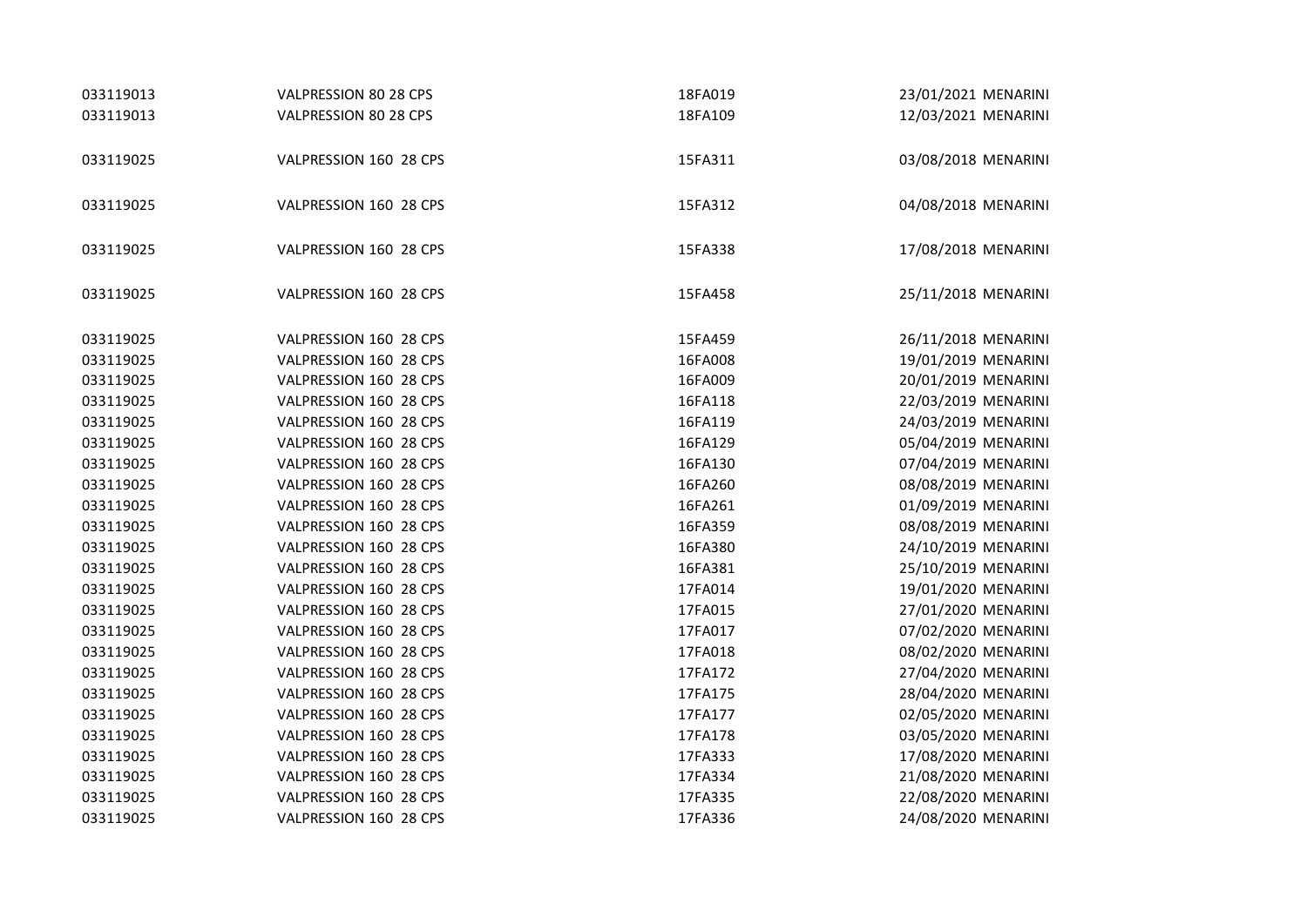| 033119025 | VALPRESSION 160 28 CPS          | 17FA573 | 08/01/2021 MENARINI            |
|-----------|---------------------------------|---------|--------------------------------|
| 033119025 | VALPRESSION 160 28 CPS          | 17FA574 | 09/01/2021 MENARINI            |
| 033119025 | VALPRESSION 160 28 CPS          | 18FA017 | 18/01/2021 MENARINI            |
| 033119025 | VALPRESSION 160 28 CPS          | 18FA018 | 22/01/2021 MENARINI            |
| 033119025 | VALPRESSION 160 28 CPS          | 18FA107 | 07/03/2021 MENARINI            |
| 033119025 | VALPRESSION 160 28 CPS          | 18FA108 | 09/03/2021 MENARINI            |
| 033119025 | VALPRESSION 160 28 CPS          | 18FA133 | 23/03/2021 MENARINI            |
| 033119025 | VALPRESSION 160 28 CPS          | 18FA134 | 26/03/2021 MENARINI            |
| 033119025 | VALPRESSION 160 28 CPS          | 18FA215 | 23/03/2021 MENARINI            |
| 033119292 | VALPRESSION 320 28 CPR          | 15FA442 | 30/11/2018 MENARINI            |
| 033119292 | VALPRESSION 320 28 CPR          | 16FA006 | 12/01/2019 MENARINI            |
| 033119292 | VALPRESSION 320 28 CPR          | 16FA191 | 20/04/2019 MENARINI            |
| 033119292 | VALPRESSION 320 28 CPR          | 16FA244 | 20/06/2019 MENARINI            |
| 033119292 | VALPRESSION 320 28 CPR          | 16FA325 | 01/09/2019 MENARINI            |
| 033119292 | VALPRESSION 320 28 CPR          | 16FA395 | 28/11/2019 MENARINI            |
| 033119292 | VALPRESSION 320 28 CPR          | 17FA124 | 13/03/2020 MENARINI            |
| 033119292 | VALPRESSION 320 28 CPR          | 17FA369 | 04/09/2020 MENARINI            |
| 033119292 | VALPRESSION 320 28 CPR          | 17FA370 | 05/09/2020 MENARINI            |
| 033119292 | VALPRESSION 320 28 CPR          | 17FA517 | 16/11/2020 MENARINI            |
| 033119292 | VALPRESSION 320 28 CPR          | 17FA518 | 18/11/2020 MENARINI            |
| 033119292 | VALPRESSION 320 28 CPR          | 18FA135 | 22/03/2021 MENARINI            |
| 034134181 | COMBISARTAN 320/12.5 28 CPR     | 15FA287 | 18/08/2018 MENARINI            |
| 033119013 | VALPRESSSION 80 28 CPS          | 15FA318 | 19/08/2018 MENARINI            |
| 033119025 | VALPRESSSION 160 28 CPS         | 15FA322 | 09/09/2018 MENARINI            |
| 041144027 | VALSODIUR 28 CPR 80 MG+12,5 MG  | 650670  | 30/06/2019 I.B.N. SAVIO S.R.L. |
| 041144027 | VALSODIUR 28 CPR 80 MG+12,5 MG  | 750324  | 31/03/2020 I.B.N. SAVIO S.R.L. |
| 041144027 | VALSODIUR 28 CPR 80 MG+12,5 MG  | 850203  | 31/01/2021 I.B.N. SAVIO S.R.L. |
| 041144066 | VALSODIUR 28 CPR 160 MG+12,5 MG | 551772  | 30/11/2018 I.B.N. SAVIO S.R.L. |
| 041144066 | VALSODIUR 28 CPR 160 MG+12,5 MG | 551773  | 30/11/2018 I.B.N. SAVIO S.R.L. |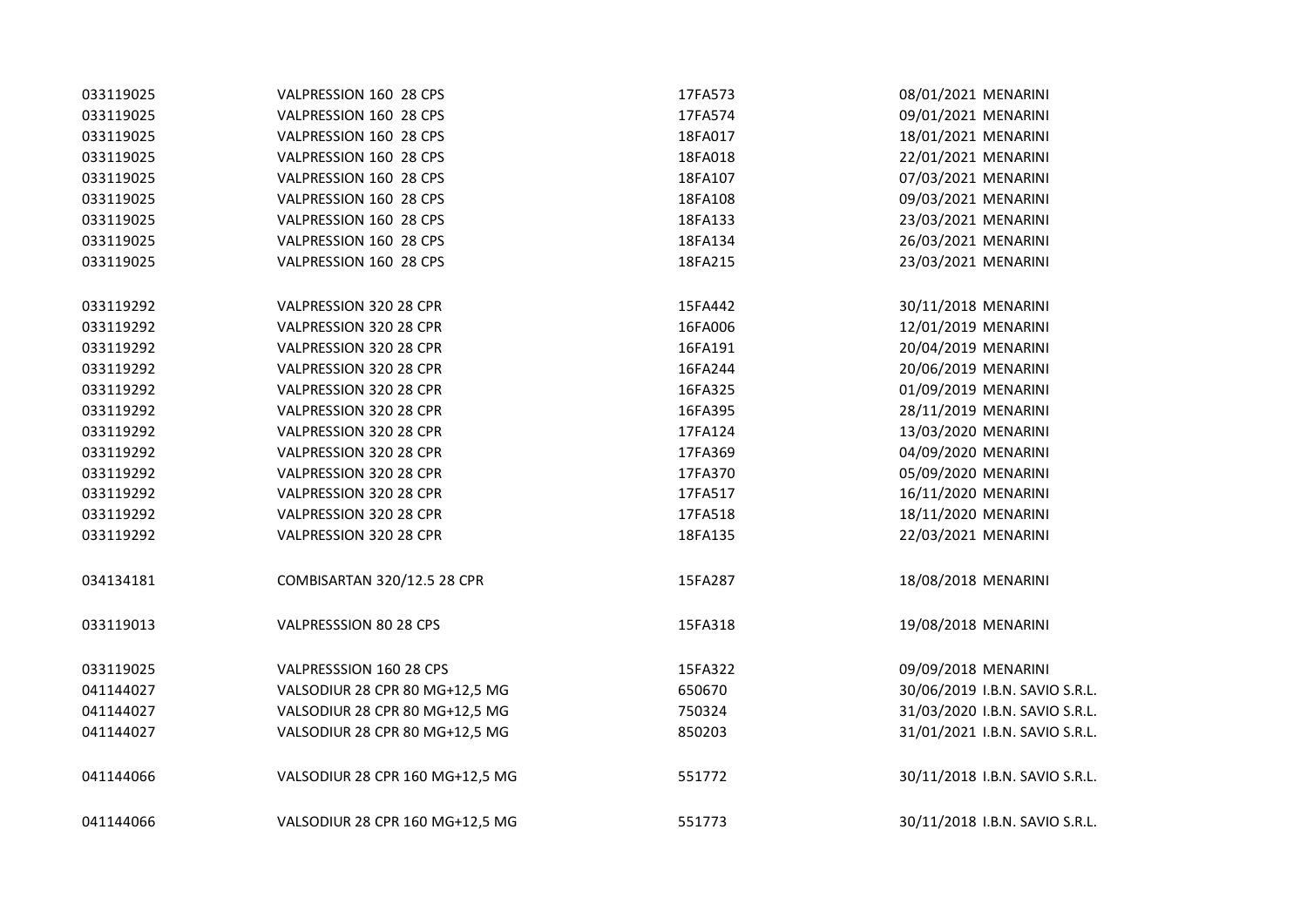| 041144066 | VALSODIUR 28 CPR 160 MG+12,5 MG | 551774 | 30/11/2018 I.B.N. SAVIO S.R.L. |
|-----------|---------------------------------|--------|--------------------------------|
| 041144066 | VALSODIUR 28 CPR 160 MG+12,5 MG | 650671 | 30/06/2019 I.B.N. SAVIO S.R.L. |
| 041144066 | VALSODIUR 28 CPR 160 MG+12,5 MG | 650672 | 30/06/2019 I.B.N. SAVIO S.R.L. |
| 041144066 | VALSODIUR 28 CPR 160 MG+12,5 MG | 650673 | 30/06/2019 I.B.N. SAVIO S.R.L. |
| 041144066 | VALSODIUR 28 CPR 160 MG+12,5 MG | 651693 | 31/10/2019 I.B.N. SAVIO S.R.L. |
| 041144066 | VALSODIUR 28 CPR 160 MG+12,5 MG | 651696 | 31/10/2019 I.B.N. SAVIO S.R.L. |
| 041144066 | VALSODIUR 28 CPR 160 MG+12,5 MG | 651697 | 31/10/2019 I.B.N. SAVIO S.R.L. |
| 041144066 | VALSODIUR 28 CPR 160 MG+12,5 MG | 751017 | 30/06/2020 I.B.N. SAVIO S.R.L. |
| 041144066 | VALSODIUR 28 CPR 160 MG+12,5 MG | 751018 | 30/06/2020 I.B.N. SAVIO S.R.L. |
| 041144066 | VALSODIUR 28 CPR 160 MG+12,5 MG | 751019 | 30/06/2020 I.B.N. SAVIO S.R.L. |
| 041144066 | VALSODIUR 28 CPR 160 MG+12,5 MG | 751971 | 31/10/2020 I.B.N. SAVIO S.R.L. |
| 041144066 | VALSODIUR 28 CPR 160 MG+12,5 MG | 751972 | 31/10/2020 I.B.N. SAVIO S.R.L. |
| 041144066 | VALSODIUR 28 CPR 160 MG+12,5 MG | 751975 | 31/10/2020 I.B.N. SAVIO S.R.L. |
| 041144066 | VALSODIUR 28 CPR 160 MG+12,5 MG | 850474 | 31/03/2021 I.B.N. SAVIO S.R.L. |
| 041144066 | VALSODIUR 28 CPR 160 MG+12,5 MG | 850475 | 31/03/2021 I.B.N. SAVIO S.R.L. |
| 041144066 | VALSODIUR 28 CPR 160 MG+12,5 MG | 850476 | 31/03/2021 I.B.N. SAVIO S.R.L. |
| 041144104 | VALSODIUR 28 CPR 160 MG+25 MG   | 650434 | 30/04/2019 I.B.N. SAVIO S.R.L. |
| 041144104 | VALSODIUR 28 CPR 160 MG+25 MG   | 650435 | 30/04/2019 I.B.N. SAVIO S.R.L. |
| 041144104 | VALSODIUR 28 CPR 160 MG+25 MG   | 651700 | 30/11/2019 I.B.N. SAVIO S.R.L. |
| 041144104 | VALSODIUR 28 CPR 160 MG+25 MG   | 750323 | 31/03/2020 I.B.N. SAVIO S.R.L. |
| 041144104 | VALSODIUR 28 CPR 160 MG+25 MG   | 751586 | 30/09/2020 I.B.N. SAVIO S.R.L. |
| 041144104 | VALSODIUR 28 CPR 160 MG+25 MG   | 751587 | 30/09/2020 I.B.N. SAVIO S.R.L. |
| 041144104 | VALSODIUR 28 CPR 160 MG+25 MG   | 850472 | 31/03/2021 I.B.N. SAVIO S.R.L. |
| 041144104 | VALSODIUR 28 CPR 160 MG+25 MG   | 850473 | 31/03/2021 I.B.N. SAVIO S.R.L. |
| 041293034 | VALIDROC 80/12,5 MG             | 551800 | 30/11/2018 SO.SE.PHARM S.R.L.  |
| 041293034 | VALIDROC 80/12,5 MG             | 651176 | 31/07/2019 SO.SE.PHARM S.R.L.  |
| 041293034 | VALIDROC 80/12,5 MG             | 651734 | 30/11/2019 SO.SE.PHARM S.R.L.  |
| 041293034 | VALIDROC 80/12,5 MG             | 751014 | 30/06/2020 SO.SE.PHARM S.R.L.  |
| 041293034 | VALIDROC 80/12,5 MG             | 752539 | 31/12/2020 SO.SE.PHARM S.R.L.  |
| 041293034 | VALIDROC 160/12,5 MG            | 650430 | 31/10/2020 SO.SE.PHARM S.R.L.  |
| 041293034 | VALIDROC 160/12,5 MG            | 650431 | 31/10/2020 SO.SE.PHARM S.R.L.  |
| 041293034 | VALIDROC 160/12,5 MG            | 651179 | 31/10/2020 SO.SE.PHARM S.R.L.  |
| 041293034 | VALIDROC 160/12,5 MG            | 651180 | 31/10/2020 SO.SE.PHARM S.R.L.  |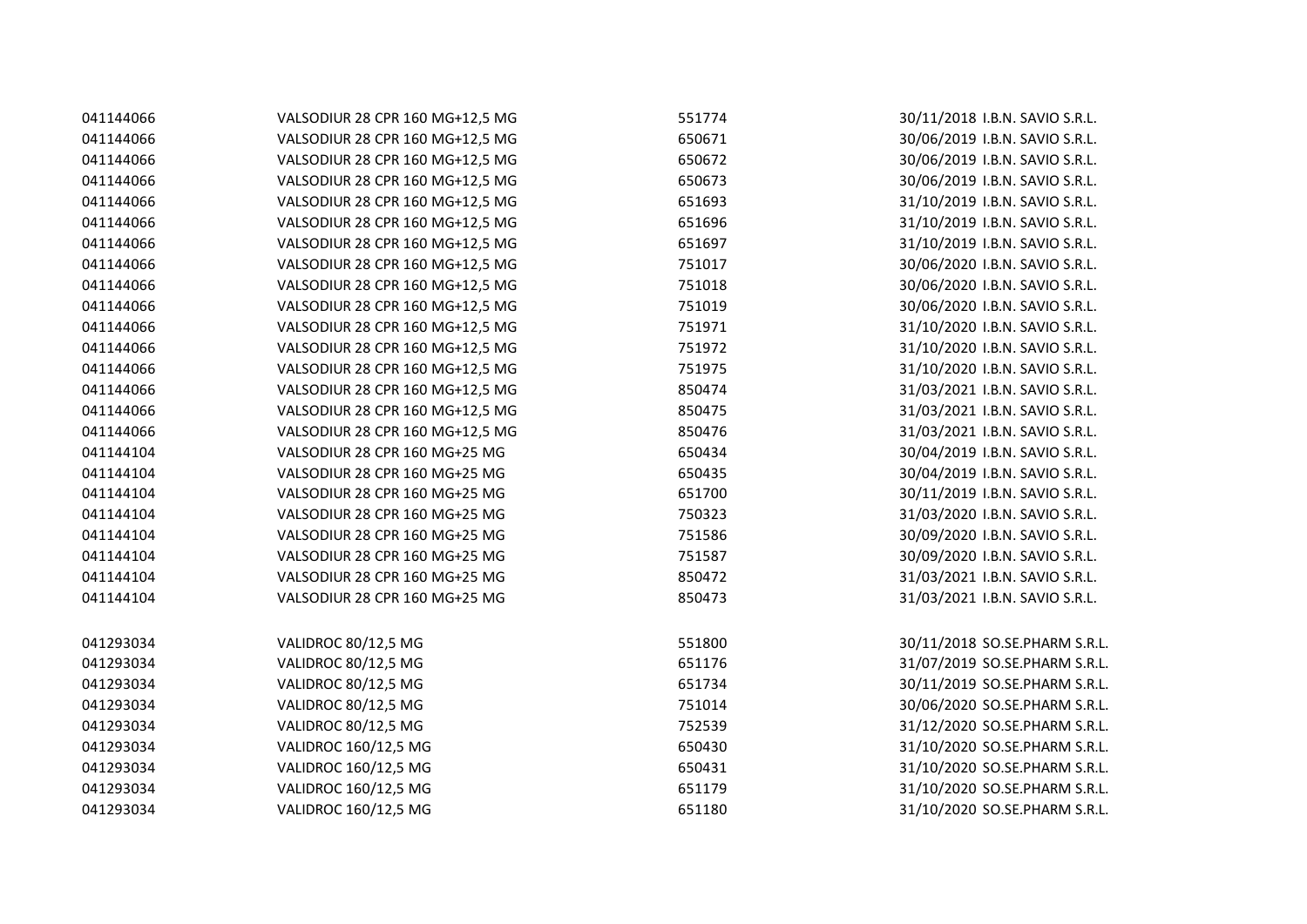| 041293111 | VALIDROC 160/12,5 MG          | 651690 | 31/10/2019 SO.SE.PHARM S.R.L. |
|-----------|-------------------------------|--------|-------------------------------|
| 041293111 | VALIDROC 160/12,5 MG          | 651695 | 31/10/2019 SO.SE.PHARM S.R.L. |
| 041293111 | VALIDROC 160/12,5 MG          | 750325 | 31/03/2020 SO.SE.PHARM S.R.L. |
| 041293111 | VALIDROC 160/12,5 MG          | 750326 | 31/03/2020 SO.SE.PHARM S.R.L. |
| 041293111 | VALIDROC 160/12,5 MG          | 751020 | 30/06/2020 SO.SE.PHARM S.R.L. |
| 041293111 | VALIDROC 160/12,5 MG          | 751021 | 30/06/2020 SO.SE.PHARM S.R.L. |
| 041293111 | VALIDROC 160/12,5 MG          | 751022 | 30/06/2020 SO.SE.PHARM S.R.L. |
| 041293111 | VALIDROC 160/12,5 MG          | 751023 | 30/06/2020 SO.SE.PHARM S.R.L. |
| 041293111 | VALIDROC 160/12,5 MG          | 752516 | 31/12/2020 SO.SE.PHARM S.R.L. |
| 041293111 | VALIDROC 160/12,5 MG          | 752517 | 31/12/2020 SO.SE.PHARM S.R.L. |
| 041293111 | VALIDROC 160/12,5 MG          | 752518 | 31/12/2020 SO.SE.PHARM S.R.L. |
| 041293111 | VALIDROC 160/12,5 MG          | 752519 | 31/12/2020 SO.SE.PHARM S.R.L. |
| 041293198 | VALIDROC 160/25 MG            | 650432 | 30/04/2019 SO.SE.PHARM S.R.L. |
| 041293198 | VALIDROC 160/25 MG            | 650433 | 30/04/2019 SO.SE.PHARM S.R.L. |
| 041293198 | VALIDROC 160/25 MG            | 651177 | 31/07/2019 SO.SE.PHARM S.R.L. |
| 041293198 | VALIDROC 160/25 MG            | 651178 | 31/07/2019 SO.SE.PHARM S.R.L. |
| 041293198 | VALIDROC 160/25 MG            | 651698 | 30/11/2019 SO.SE.PHARM S.R.L. |
| 041293198 | VALIDROC 160/25 MG            | 651699 | 30/11/2019 SO.SE.PHARM S.R.L. |
| 041293198 | VALIDROC 160/25 MG            | 751015 | 30/06/2020 SO.SE.PHARM S.R.L. |
| 041293198 | VALIDROC 160/25 MG            | 751016 | 30/06/2020 SO.SE.PHARM S.R.L. |
| 041293198 | VALIDROC 160/25 MG            | 751894 | 30/09/2020 SO.SE.PHARM S.R.L. |
| 041293198 | VALIDROC 160/25 MG            | 751895 | 31/10/2020 SO.SE.PHARM S.R.L. |
| 041293198 | VALIDROC 160/25 MG            | 751896 | 31/10/2020 SO.SE.PHARM S.R.L. |
| 041293198 | VALIDROC 160/25 MG            | 850833 | 31/05/2021 SO.SE.PHARM S.R.L. |
| 041293198 | VALIDROC 160/25 MG            | 850834 | 31/05/2021 SO.SE.PHARM S.R.L. |
| 041293198 | VALIDROC 160/25 MG            | 850835 | 31/05/2021 SO.SE.PHARM S.R.L. |
| 041168105 | PRESSLOVAL 160 MG 28 CPR RIV. | 551440 | 30/09/2018 SO.SE.PHARM S.R.L. |
| 041168105 | PRESSLOVAL 160 MG 28 CPR RIV. | 551441 | 30/09/2018 SO.SE.PHARM S.R.L. |
| 041168105 | PRESSLOVAL 160 MG 28 CPR RIV. | 650858 | 30/06/2019 SO.SE.PHARM S.R.L. |
| 041168105 | PRESSLOVAL 160 MG 28 CPR RIV. | 651166 | 31/07/2019 SO.SE.PHARM S.R.L. |
| 041168105 | PRESSLOVAL 160 MG 28 CPR RIV. | 651167 | 31/07/2019 SO.SE.PHARM S.R.L. |
| 041168105 | PRESSLOVAL 160 MG 28 CPR RIV. | 651168 | 31/07/2019 SO.SE.PHARM S.R.L. |
| 041168105 | PRESSLOVAL 160 MG 28 CPR RIV. | 651644 | 31/10/2019 SO.SE.PHARM S.R.L. |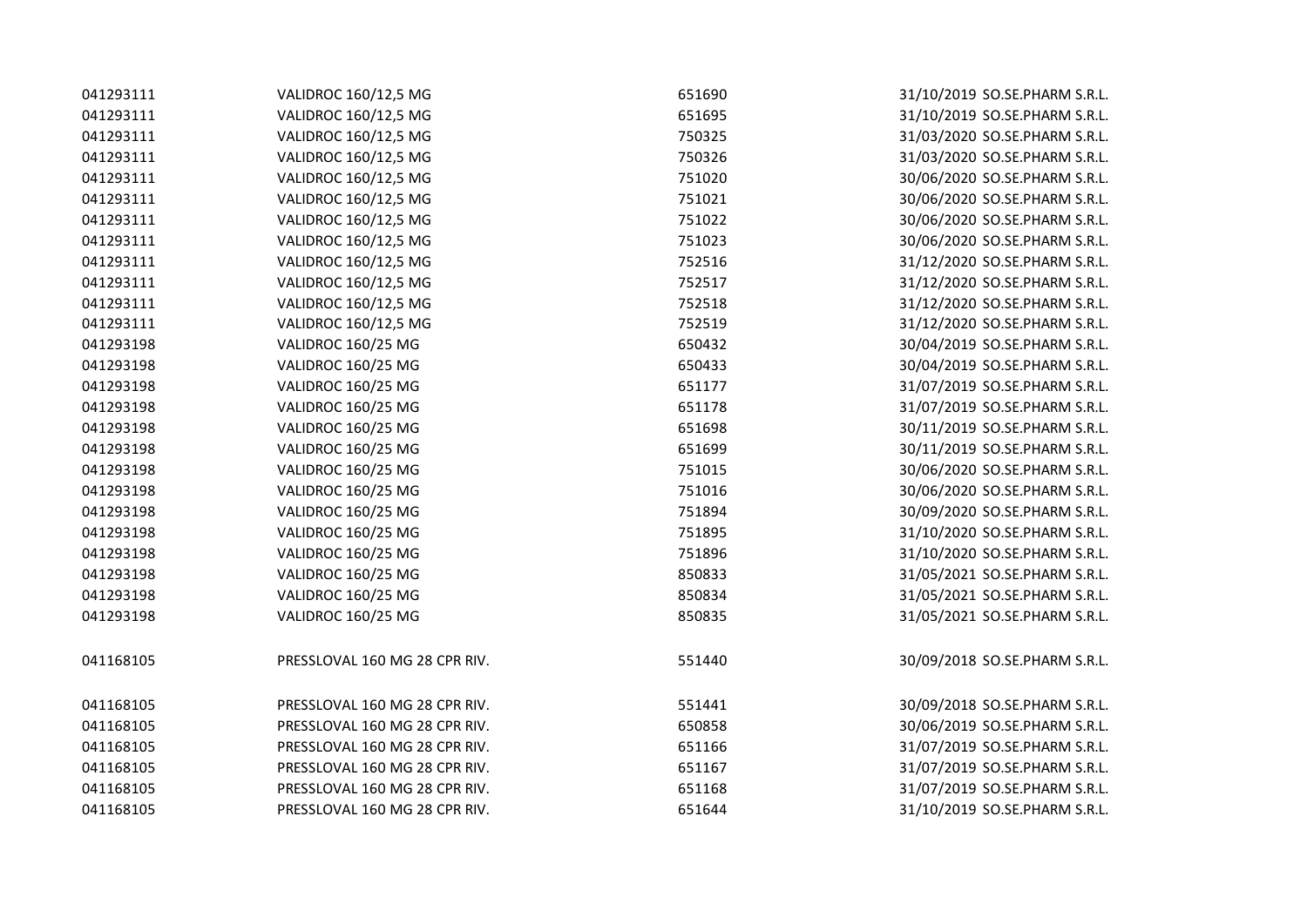| 041168105 | PRESSLOVAL 160 MG 28 CPR RIV.                              | 651645 | 31/10/2019 SO.SE.PHARM S.R.L. |
|-----------|------------------------------------------------------------|--------|-------------------------------|
| 041168105 | PRESSLOVAL 160 MG 28 CPR RIV.                              | 750321 | 31/03/2020 SO.SE.PHARM S.R.L. |
| 041168105 | PRESSLOVAL 160 MG 28 CPR RIV.                              | 750322 | 31/03/2020 SO.SE.PHARM S.R.L. |
| 041168105 | PRESSLOVAL 160 MG 28 CPR RIV.                              | 751773 | 30/09/2020 SO.SE.PHARM S.R.L. |
| 041168105 | PRESSLOVAL 160 MG 28 CPR RIV.                              | 751774 | 30/09/2020 SO.SE.PHARM S.R.L. |
| 041168105 | PRESSLOVAL 160 MG 28 CPR RIV.                              | 751775 | 30/09/2020 SO.SE.PHARM S.R.L. |
| 041168105 | PRESSLOVAL 160 MG 28 CPR RIV.                              | 850470 | 31/03/2021 SO.SE.PHARM S.R.L. |
| 041168105 | PRESSLOVAL 160 MG 28 CPR RIV.                              | 850471 | 31/03/2021 SO.SE.PHARM S.R.L. |
| 041168067 | PRESSLOVAL 80 MG 28 CPR RIV.                               | 551439 | 30/09/2018 SO.SE.PHARM S.R.L. |
| 041168067 | PRESSLOVAL 80 MG 28 CPR RIV.                               | 651169 | 31/07/2019 SO.SE.PHARM S.R.L. |
| 041168067 | PRESSLOVAL 80 MG 28 CPR RIV.                               | 651689 | 31/10/2019 SO.SE.PHARM S.R.L. |
| 041168067 | PRESSLOVAL 80 MG 28 CPR RIV.                               | 751024 | 30/06/2020 SO.SE.PHARM S.R.L. |
| 041168067 | PRESSLOVAL 80 MG 28 CPR RIV.                               | 752520 | 31/12/2020 SO.SE.PHARM S.R.L. |
| 041168067 | PRESSLOVAL 80 MG 28 CPR RIV.                               | 850840 | 31/05/2021 SO.SE.PHARM S.R.L. |
| 041076011 | VALSARTAN ALMUS 40 MG COMPRESSE RIVESTITE CON FILM, 750391 |        | 29/02/2020 ALMUS S.R.L.       |
| 041076011 | VALSARTAN ALMUS 40 MG COMPRESSE RIVESTITE CON FILM, 750392 |        | 29/02/2020 ALMUS S.R.L.       |
| 041076011 | VALSARTAN ALMUS 40 MG COMPRESSE RIVESTITE CON FILM, 750393 |        | 29/02/2020 ALMUS S.R.L.       |
| 041076062 | VALSARTAN ALMUS 80 MG COMPRESSE RIVESTITE CON FILM, 651181 |        | 31/07/2019 ALMUS S.R.L.       |
| 041076062 | VALSARTAN ALMUS 80 MG COMPRESSE RIVESTITE CON FILM, 651182 |        | 31/07/2019 ALMUS S.R.L.       |
| 041076062 | VALSARTAN ALMUS 80 MG COMPRESSE RIVESTITE CON FILM, 750394 |        | 29/02/2020 ALMUS S.R.L.       |
| 041076062 | VALSARTAN ALMUS 80 MG COMPRESSE RIVESTITE CON FILM, 750395 |        | 29/02/2020 ALMUS S.R.L.       |
| 041076062 | VALSARTAN ALMUS 80 MG COMPRESSE RIVESTITE CON FILM, 750396 |        | 29/02/2020 ALMUS S.R.L.       |
| 041076062 | VALSARTAN ALMUS 80 MG COMPRESSE RIVESTITE CON FILM, 850201 |        | 31/01/2021 ALMUS S.R.L.       |
| 041076062 | VALSARTAN ALMUS 80 MG COMPRESSE RIVESTITE CON FILM, 850202 |        | 31/01/2021 ALMUS S.R.L.       |
| 041076100 | VALSARTAN ALMUS 160 MG COMPRESSE RIVESTITE CON FILM 651183 |        | 31/07/2019 ALMUS S.R.L.       |
| 041076100 | VALSARTAN ALMUS 160 MG COMPRESSE RIVESTITE CON FILM 651184 |        | 31/07/2019 ALMUS S.R.L.       |
| 041076100 | VALSARTAN ALMUS 160 MG COMPRESSE RIVESTITE CON FILM 651185 |        | 31/07/2019 ALMUS S.R.L.       |
| 041076100 | VALSARTAN ALMUS 160 MG COMPRESSE RIVESTITE CON FILM 651186 |        | 31/07/2019 ALMUS S.R.L.       |
| 041076100 | VALSARTAN ALMUS 160 MG COMPRESSE RIVESTITE CON FILM 750397 |        | 29/02/2020 ALMUS S.R.L.       |
| 041076100 | VALSARTAN ALMUS 160 MG COMPRESSE RIVESTITE CON FILM 750398 |        | 29/02/2020 ALMUS S.R.L.       |
| 041076100 | VALSARTAN ALMUS 160 MG COMPRESSE RIVESTITE CON FILM 750399 |        | 29/02/2020 ALMUS S.R.L.       |
| 041076100 | VALSARTAN ALMUS 160 MG COMPRESSE RIVESTITE CON FILM 850836 |        | 31/05/2021 ALMUS S.R.L.       |
| 041076100 | VALSARTAN ALMUS 160 MG COMPRESSE RIVESTITE CON FILM 850837 |        | 31/05/2021 ALMUS S.R.L.       |
| 041076100 | VALSARTAN ALMUS 160 MG COMPRESSE RIVESTITE CON FILM 850838 |        | 31/05/2021 ALMUS S.R.L.       |
| 041076100 | VALSARTAN ALMUS 160 MG COMPRESSE RIVESTITE CON FILM 850839 |        | 31/05/2021 ALMUS S.R.L.       |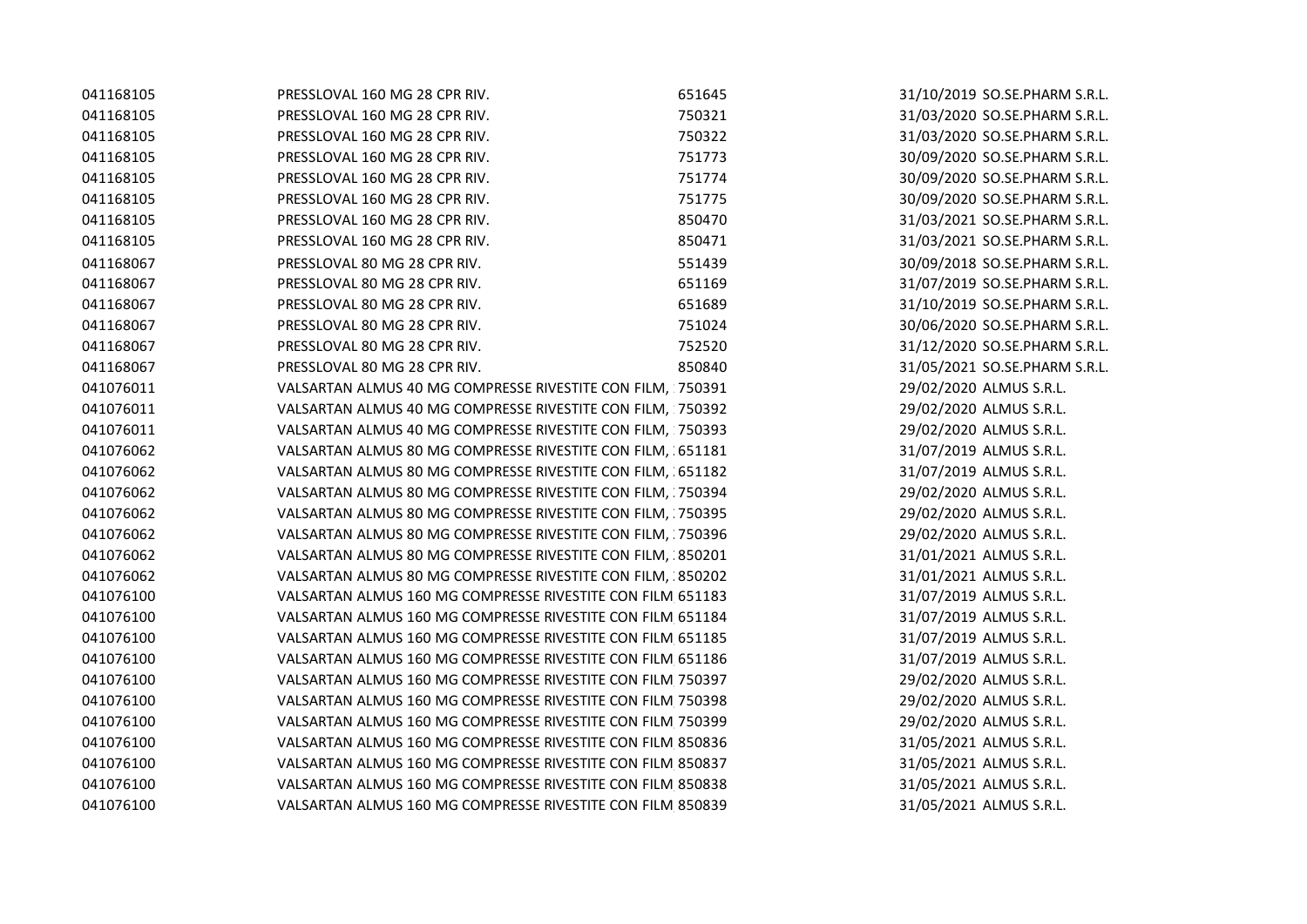|           | 149116                                                            | 30/09/2018                    |
|-----------|-------------------------------------------------------------------|-------------------------------|
| 042208037 | VALSARTAN E IDROCLOROTIAZIDE ALMUS 80 mg/12,5 mg 28 \             | Pensa Pharma S.p.A            |
|           | 225516                                                            | 30/09/2018                    |
| 042208037 | VALSARTAN E IDROCLOROTIAZIDE ALMUS 80 mg/12,5 mg CON              | Pensa Pharma S.p.A            |
| 042208037 | VALSARTAN E IDROCLOROTIAZIDE ALMUS 80 mg/12,5 mg CON 052717       | 31/07/2019 Pensa Pharma S.p.A |
| 042208037 | VALSARTAN E IDROCLOROTIAZIDE ALMUS 80 mg/12,5 mg CON 223017       | 30/11/2019 Pensa Pharma S.p.A |
|           | 149216                                                            | 30/09/2018                    |
| 042208177 | VALSARTAN E IDROCLOROTIAZIDE ALMUS 160 mg/12,5 mg CO              | Pensa Pharma S.p.A            |
|           | 261116                                                            | 30/09/2018                    |
| 042208177 | VALSARTAN E IDROCLOROTIAZIDE ALMUS 160 mg/12,5 mg CO              | Pensa Pharma S.p.A            |
| 042208177 | VALSARTAN E IDROCLOROTIAZIDE ALMUS 160 mg/12,5 mg CO 017617       | 31/08/2019 Pensa Pharma S.p.A |
| 042208177 | VALSARTAN E IDROCLOROTIAZIDE ALMUS 160 mg/12,5 mg CO 172017       | 31/12/2019 Pensa Pharma S.p.A |
|           | 098816                                                            | 30/09/2018                    |
| 042208316 | VALSARTAN E IDROCLOROTIAZIDE ALMUS 160 mg/25 mg COM               | Pensa Pharma S.p.A            |
|           | 236716                                                            | 30/09/2018                    |
| 042208316 | VALSARTAN E IDROCLOROTIAZIDE ALMUS 160 mg/25 mg COM               | Pensa Pharma S.p.A            |
| 042208316 | VALSARTAN E IDROCLOROTIAZIDE ALMUS 160 mg/25 mg COM 081517        | 31/08/2019 Pensa Pharma S.p.A |
| 042208316 | VALSARTAN E IDROCLOROTIAZIDE ALMUS 160 mg/25 mg COM 259517        | 31/12/2019 Pensa Pharma S.p.A |
| 041849098 | VALSARTAN PENSA 80 mg 28 compresse rivestite con film<br>LC38403  | 31/12/2020 Pensa Pharma S.p.A |
| 041849151 | VALSARTAN PENSA 160 mg 28 compresse rivestite con film<br>LC28078 | 31/03/2019 Pensa Pharma S.p.A |
| 041849151 | VALSARTAN PENSA 160 mg 28 compresse rivestite con film<br>LC29860 | 31/03/2019 Pensa Pharma S.p.A |
| 041849151 | LC32595<br>VALSARTAN PENSA 160 mg 28 compresse rivestite con film | 30/11/2019 Pensa Pharma S.p.A |
| 041849151 | LC32596<br>VALSARTAN PENSA 160 mg 28 compresse rivestite con film | 31/12/2019 Pensa Pharma S.p.A |
| 041849151 | VALSARTAN PENSA 160 mg 28 compresse rivestite con film<br>LC35494 | 30/06/2020 Pensa Pharma S.p.A |
| 041849151 | VALSARTAN PENSA 160 mg 28 compresse rivestite con film<br>LC38667 | 31/01/2021 Pensa Pharma S.p.A |
| 041967011 | VALSARTAN E IDROCLOROTIAZIDE PENSA 80mg/12,5mg 28 co 333815       | 31/10/2020 Pensa Pharma S.p.A |
| 041967011 | VALSARTAN E IDROCLOROTIAZIDE PENSA 80mg/12,5mg 28 co 223017       | 31/05/2022 Pensa Pharma S.p.A |
| 041967023 | VALSARTAN E IDROCLOROTIAZIDE PENSA 160mg/12,5mg 28 c 486315       | 30/11/2020 Pensa Pharma S.p.A |
| 041967023 | VALSARTAN E IDROCLOROTIAZIDE PENSA 160mg/12,5mg 28 c 53317        | 28/02/2022 Pensa Pharma S.p.A |
| 041967035 | VALSARTAN E IDROCLOROTIAZIDE PENSA 160mg/25mg 28 con 486315       | 30/11/2020 Pensa Pharma S.p.A |
| 041967035 | VALSARTAN E IDROCLOROTIAZIDE PENSA 160mg/25mg 28 con 599615       | 31/12/2020 Pensa Pharma S.p.A |
| 041967035 | VALSARTAN E IDROCLOROTIAZIDE PENSA 160mg/25mg 28 con 421217       | 31/10/2022 Pensa Pharma S.p.A |
| 041967047 | VALSARTAN E IDROCLOROTIAZIDE PENSA 320mg/12,5mg 28 c 558215       | 30/11/2018 Pensa Pharma S.p.A |
| 041967047 | VALSARTAN E IDROCLOROTIAZIDE PENSA 320mg/12,5mg 28 c 108217       | 31/03/2020 Pensa Pharma S.p.A |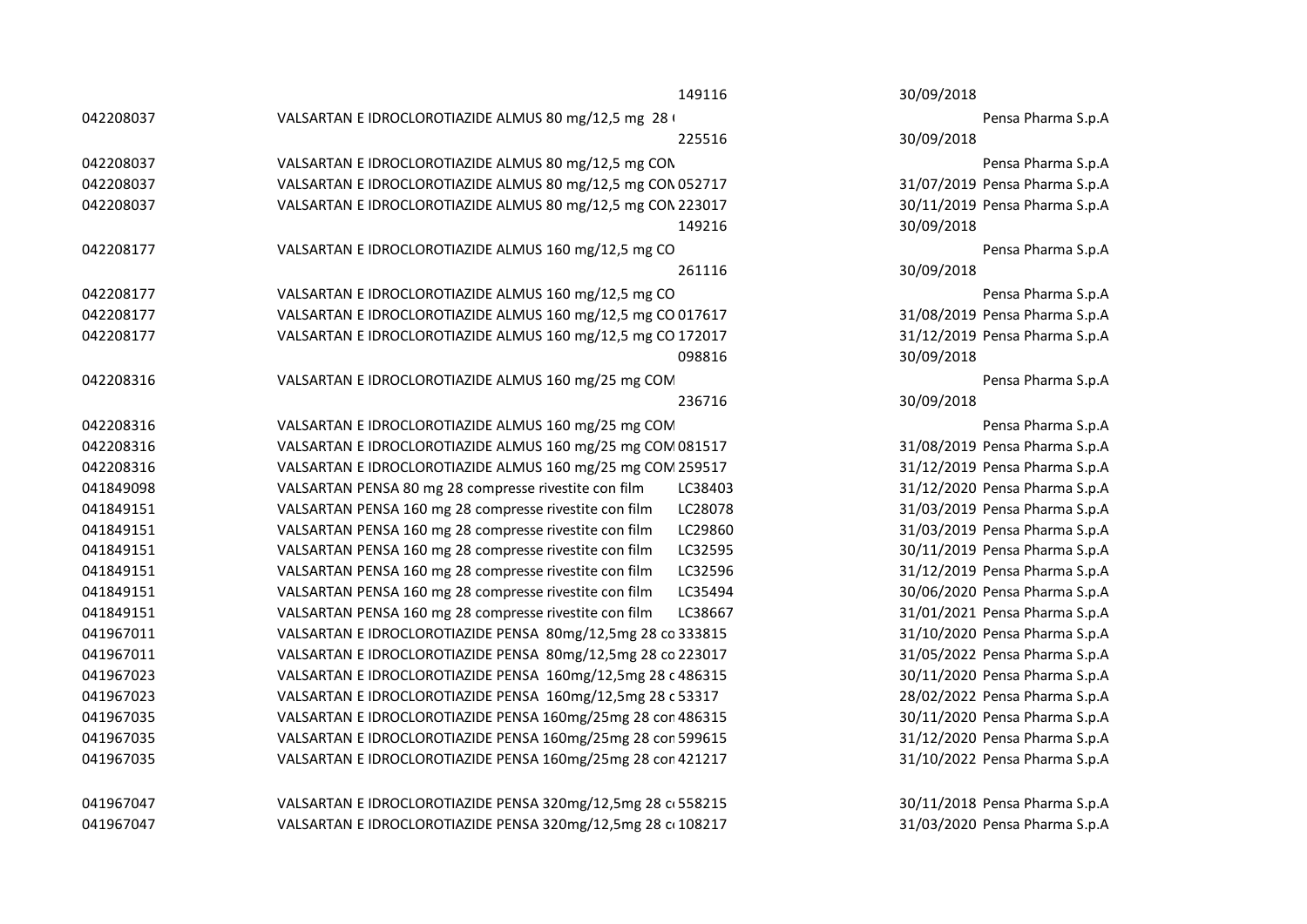| 041967047 | VALSARTAN E IDROCLOROTIAZIDE PENSA 320mg/12,5mg 28 c 486515 |        | 30/11/2020 Pensa Pharma S.p.A |
|-----------|-------------------------------------------------------------|--------|-------------------------------|
| 041967050 | VALSARTAN E IDROCLOROTIAZIDE PENSA 320mg/25mg 28 col 558015 |        | 30/11/2018 Pensa Pharma S.p.A |
| 041967050 | VALSARTAN E IDROCLOROTIAZIDE PENSA 320mg/25mg 28 col 170517 |        | 30/04/2020 Pensa Pharma S.p.A |
|           | VALSARTAN SANDOZ 80 MG COMPRESSE RIVESTITE CON              |        |                               |
| 040318065 | <b>FILM</b>                                                 | FV0058 | 01/07/2018 Sandoz SpA         |
|           | VALSARTAN SANDOZ 160 MG COMPRESSE RIVESTITE CON             |        |                               |
| 040318077 | <b>FILM</b>                                                 | FS9156 | 01/07/2018 Sandoz SpA         |
|           | VALSARTAN SANDOZ 320 MG COMPRESSE RIVESTITE CON             |        |                               |
| 040318115 | <b>FILM</b>                                                 | FU7040 | 01/08/2018 Sandoz SpA         |
|           | VALSARTAN E IDROCLOROTIAZIDE SANDOZ 80 mg/12,5 mg           |        |                               |
| 040920023 | compresse rivestite con film                                | FU1912 | 01/07/2018 Sandoz SpA         |
|           | VALSARTAN E IDROCLOROTIAZIDE SANDOZ 160 mg/12,5 mg          |        |                               |
| 040920074 | compresse rivestite con film                                | FY3695 | 01/07/2018 Sandoz SpA         |
|           | VALSARTAN E IDROCLOROTIAZIDE SANDOZ 160 mg/25 mg            |        |                               |
| 040920100 | compresse rivestite con film                                | FL6690 | 01/07/2018 Sandoz SpA         |
|           | VALSARTAN E IDROCLOROTIAZIDE SANDOZ 320 mg/12,5 mg          |        |                               |
| 040920136 | compresse rivestite con film                                | FZ0864 | 01/08/2018 Sandoz SpA         |
|           | VALSARTAN E IDROCLOROTIAZIDE SANDOZ 320 mg/25 mg            |        |                               |
| 040920151 | compresse rivestite con film                                | FZ0876 | 01/11/2018 Sandoz SpA         |
|           |                                                             | 149116 | 30/09/2018                    |
| 042208037 | VALSARTAN E IDROCLOROTIAZIDE ALMUS 80 mg/12,5 mg 28 (       |        | ALMUS S.R.L.                  |
|           |                                                             | 225516 | 30/09/2018                    |
| 042208037 | VALSARTAN E IDROCLOROTIAZIDE ALMUS 80 mg/12,5 mg CON        |        | ALMUS S.R.L.                  |
| 042208037 | VALSARTAN E IDROCLOROTIAZIDE ALMUS 80 mg/12,5 mg CON 052717 |        | 31/07/2019 ALMUS S.R.L.       |
| 042208037 | VALSARTAN E IDROCLOROTIAZIDE ALMUS 80 mg/12,5 mg CON 223017 |        | 30/11/2019 ALMUS S.R.L.       |
|           |                                                             | 149216 | 30/09/2018                    |
| 042208177 | VALSARTAN E IDROCLOROTIAZIDE ALMUS 160 mg/12,5 mg CO        |        | ALMUS S.R.L.                  |
|           |                                                             | 261116 | 30/09/2018                    |
| 042208177 | VALSARTAN E IDROCLOROTIAZIDE ALMUS 160 mg/12,5 mg CO        |        | ALMUS S.R.L.                  |
| 042208177 | VALSARTAN E IDROCLOROTIAZIDE ALMUS 160 mg/12,5 mg CO 017617 |        | 31/08/2019 ALMUS S.R.L.       |
| 042208177 | VALSARTAN E IDROCLOROTIAZIDE ALMUS 160 mg/12,5 mg CO 172017 |        | 31/12/2019 ALMUS S.R.L.       |
|           |                                                             | 098816 | 30/09/2018                    |
| 042208316 | VALSARTAN E IDROCLOROTIAZIDE ALMUS 160 mg/25 mg COM         |        | ALMUS S.R.L.                  |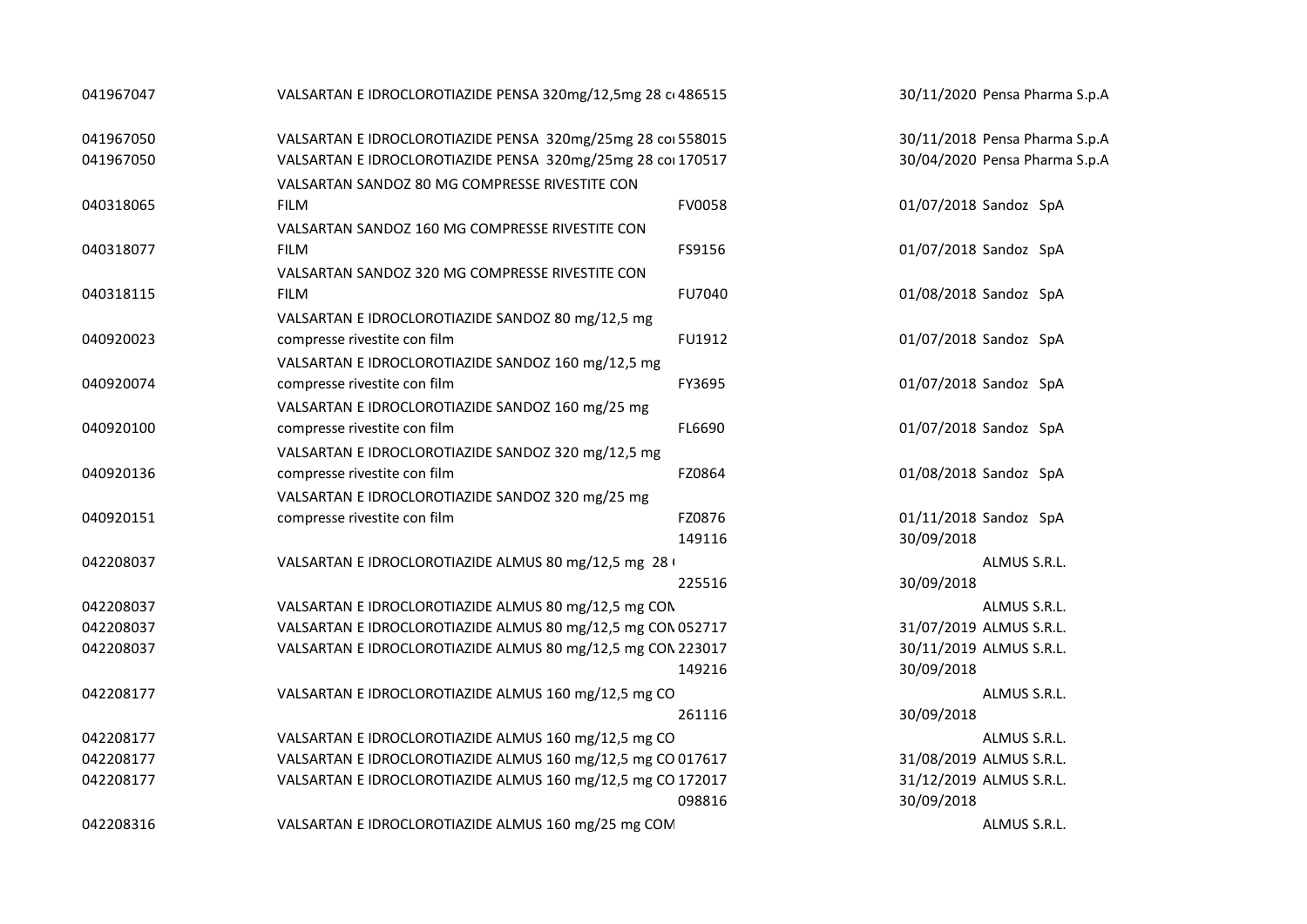|           |                                                            | 236716 | 30/09/2018              |
|-----------|------------------------------------------------------------|--------|-------------------------|
| 042208316 | VALSARTAN E IDROCLOROTIAZIDE ALMUS 160 mg/25 mg COM        |        | ALMUS S.R.L.            |
| 042208316 | VALSARTAN E IDROCLOROTIAZIDE ALMUS 160 mg/25 mg COM 081517 |        | 31/08/2019 ALMUS S.R.L. |
| 042208316 | VALSARTAN E IDROCLOROTIAZIDE ALMUS 160 mg/25 mg COM 259517 |        | 31/12/2019 ALMUS S.R.L. |
|           | VALSARTAN SANDOZ 40 MG COMPRESSE RIVESTITE CON             |        |                         |
| 040318014 | <b>FILM</b>                                                | GL9588 | 01/11/2018 Sandoz SpA   |
|           | VALSARTAN SANDOZ 40 MG COMPRESSE RIVESTITE CON             |        |                         |
| 040318014 | <b>FILM</b>                                                | GL0392 | 01/11/2018 Sandoz SpA   |
| 040318014 | VALSARTAN SANDOZ 40 MG COMPRESSE RIVESTITE CON             | GP4456 | 01/06/2019 Sandoz SpA   |
| 040318014 | VALSARTAN SANDOZ 40 MG COMPRESSE RIVESTITE CON             | GP2435 | 01/06/2019 Sandoz SpA   |
| 040318014 | VALSARTAN SANDOZ 40 MG COMPRESSE RIVESTITE CON             | GZ1076 | 01/10/2019 Sandoz SpA   |
| 040318014 | VALSARTAN SANDOZ 40 MG COMPRESSE RIVESTITE CON             | HD6163 | 01/03/2020 Sandoz SpA   |
| 040318014 | VALSARTAN SANDOZ 40 MG COMPRESSE RIVESTITE CON             | HM7856 | 01/06/2020 Sandoz SpA   |
| 040318014 | VALSARTAN SANDOZ 40 MG COMPRESSE RIVESTITE CON             | HV1821 | 01/01/2021 Sandoz SpA   |
|           | VALSARTAN E IDROCLOROTIAZIDE SANDOZ 320 mg/25 mg           |        |                         |
| 040920151 | compresse rivestite con film                               | FZ0878 | 01/11/2018 Sandoz SpA   |
| 040920151 | VALSARTAN E IDROCLOROTIAZIDE SANDOZ 320 mg/25 mg           | GD4715 | 01/01/2019 Sandoz SpA   |
| 040920151 | VALSARTAN E IDROCLOROTIAZIDE SANDOZ 320 mg/25 mg           | GD4714 | 01/01/2019 Sandoz SpA   |
| 040920151 | VALSARTAN E IDROCLOROTIAZIDE SANDOZ 320 mg/25 mg           | GH9359 | 01/02/2019 Sandoz SpA   |
| 040920151 | VALSARTAN E IDROCLOROTIAZIDE SANDOZ 320 mg/25 mg           | GH9361 | 01/02/2019 Sandoz SpA   |
| 040920151 | VALSARTAN E IDROCLOROTIAZIDE SANDOZ 320 mg/25 mg           | GN1137 | 01/03/2019 Sandoz SpA   |
| 040920151 | VALSARTAN E IDROCLOROTIAZIDE SANDOZ 320 mg/25 mg           | GN1139 | 01/03/2019 Sandoz SpA   |
| 040920151 | VALSARTAN E IDROCLOROTIAZIDE SANDOZ 320 mg/25 mg           | GP9863 | 01/05/2019 Sandoz SpA   |
| 040920151 | VALSARTAN E IDROCLOROTIAZIDE SANDOZ 320 mg/25 mg           | GP9864 | 01/07/2019 Sandoz SpA   |
| 040920151 | VALSARTAN E IDROCLOROTIAZIDE SANDOZ 320 mg/25 mg           | GX2529 | 01/07/2019 Sandoz SpA   |
| 040920151 | VALSARTAN E IDROCLOROTIAZIDE SANDOZ 320 mg/25 mg           | GX2531 | 01/07/2019 Sandoz SpA   |
| 040920151 | VALSARTAN E IDROCLOROTIAZIDE SANDOZ 320 mg/25 mg           | GX2533 | 01/07/2019 Sandoz SpA   |
| 040920151 | VALSARTAN E IDROCLOROTIAZIDE SANDOZ 320 mg/25 mg           | HB7562 | 01/10/2019 Sandoz SpA   |
| 040920151 | VALSARTAN E IDROCLOROTIAZIDE SANDOZ 320 mg/25 mg           | HB7561 | 01/11/2019 Sandoz SpA   |
| 040920151 | VALSARTAN E IDROCLOROTIAZIDE SANDOZ 320 mg/25 mg           | HB7563 | 01/11/2019 Sandoz SpA   |
| 040920151 | VALSARTAN E IDROCLOROTIAZIDE SANDOZ 320 mg/25 mg           | HD6735 | 01/11/2019 Sandoz SpA   |
| 040920151 | VALSARTAN E IDROCLOROTIAZIDE SANDOZ 320 mg/25 mg           | HD6736 | 01/12/2019 Sandoz SpA   |
| 040920151 | VALSARTAN E IDROCLOROTIAZIDE SANDOZ 320 mg/25 mg           | HJ2538 | 01/04/2020 Sandoz SpA   |
| 040920151 | VALSARTAN E IDROCLOROTIAZIDE SANDOZ 320 mg/25 mg           | HJ2539 | 01/04/2020 Sandoz SpA   |
| 040920151 | VALSARTAN E IDROCLOROTIAZIDE SANDOZ 320 mg/25 mg           | HX5698 | 01/01/2021 Sandoz SpA   |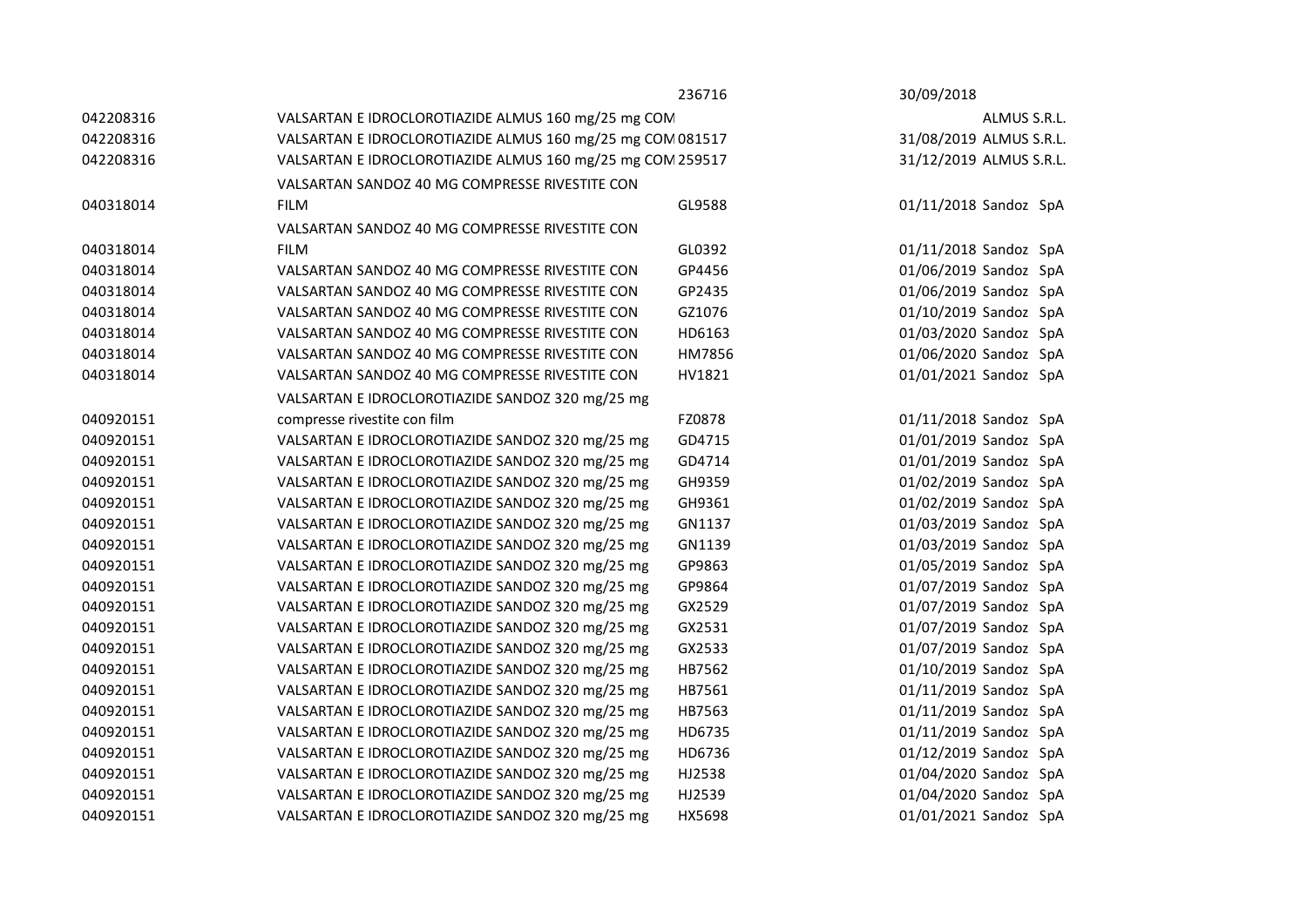| 040920151 | VALSARTAN E IDROCLOROTIAZIDE SANDOZ 320 mg/25 mg | HX5699         | 01/01/2021 Sandoz SpA |
|-----------|--------------------------------------------------|----------------|-----------------------|
| 040920151 | VALSARTAN E IDROCLOROTIAZIDE SANDOZ 320 mg/25 mg | HZ0461         | 01/03/2021 Sandoz SpA |
|           | VALSARTAN SANDOZ 80 MG COMPRESSE RIVESTITE CON   |                |                       |
| 040318065 | <b>FILM</b>                                      | GA0169         | 01/10/2018 Sandoz SpA |
|           | VALSARTAN SANDOZ 80 MG COMPRESSE RIVESTITE CON   |                |                       |
| 040318065 | <b>FILM</b>                                      | GH0868         | 01/11/2018 Sandoz SpA |
|           | VALSARTAN SANDOZ 80 MG COMPRESSE RIVESTITE CON   |                |                       |
| 040318065 | <b>FILM</b>                                      | GD5783         | 01/12/2018 Sandoz SpA |
| 040318065 | VALSARTAN SANDOZ 80 MG COMPRESSE RIVESTITE CON   | GH0867         | 01/01/2019 Sandoz SpA |
| 040318065 | VALSARTAN SANDOZ 80 MG COMPRESSE RIVESTITE CON   | GL0024         | 01/03/2019 Sandoz SpA |
| 040318065 | VALSARTAN SANDOZ 80 MG COMPRESSE RIVESTITE CON   | GL0025         | 01/03/2019 Sandoz SpA |
| 040318065 | VALSARTAN SANDOZ 80 MG COMPRESSE RIVESTITE CON   | GR8457         | 01/06/2019 Sandoz SpA |
| 040318065 | VALSARTAN SANDOZ 80 MG COMPRESSE RIVESTITE CON   | GX0056         | 01/07/2019 Sandoz SpA |
| 040318065 | VALSARTAN SANDOZ 80 MG COMPRESSE RIVESTITE CON   | HA9625         | 01/11/2019 Sandoz SpA |
| 040318065 | VALSARTAN SANDOZ 80 MG COMPRESSE RIVESTITE CON   | HA9624         | 01/12/2019 Sandoz SpA |
| 040318065 | VALSARTAN SANDOZ 80 MG COMPRESSE RIVESTITE CON   | HE3590         | 01/02/2020 Sandoz SpA |
| 040318065 | VALSARTAN SANDOZ 80 MG COMPRESSE RIVESTITE CON   | <b>HH2286A</b> | 01/05/2020 Sandoz SpA |
| 040318065 | VALSARTAN SANDOZ 80 MG COMPRESSE RIVESTITE CON   | HH2285         | 01/05/2020 Sandoz SpA |
| 040318065 | VALSARTAN SANDOZ 80 MG COMPRESSE RIVESTITE CON   | HP4025         | 01/06/2020 Sandoz SpA |
| 040318065 | VALSARTAN SANDOZ 80 MG COMPRESSE RIVESTITE CON   | HV9433         | 01/11/2020 Sandoz SpA |
| 040318065 | VALSARTAN SANDOZ 80 MG COMPRESSE RIVESTITE CON   | HW7288         | 01/12/2020 Sandoz SpA |
| 040318065 | VALSARTAN SANDOZ 80 MG COMPRESSE RIVESTITE CON   | HW7287         | 01/01/2021 Sandoz SpA |
|           | VALSARTAN SANDOZ 160 MG COMPRESSE RIVESTITE CON  |                |                       |
| 040318077 | <b>FILM</b>                                      | FS9157         | 01/07/2018 Sandoz SpA |
|           | VALSARTAN SANDOZ 160 MG COMPRESSE RIVESTITE CON  |                |                       |
| 040318077 | <b>FILM</b>                                      | FY4286         | 01/09/2018 Sandoz SpA |
|           | VALSARTAN SANDOZ 160 MG COMPRESSE RIVESTITE CON  |                |                       |
| 040318077 | <b>FILM</b>                                      | FY4287         | 01/09/2018 Sandoz SpA |
|           | VALSARTAN SANDOZ 160 MG COMPRESSE RIVESTITE CON  |                |                       |
| 040318077 | <b>FILM</b>                                      | GC5799         | 01/12/2018 Sandoz SpA |
|           | VALSARTAN SANDOZ 160 MG COMPRESSE RIVESTITE CON  |                |                       |
| 040318077 | <b>FILM</b>                                      | GH2596         | 01/12/2018 Sandoz SpA |
|           | VALSARTAN SANDOZ 160 MG COMPRESSE RIVESTITE CON  |                |                       |
| 040318077 | <b>FILM</b>                                      | GH2597         | 01/12/2018 Sandoz SpA |
|           |                                                  |                |                       |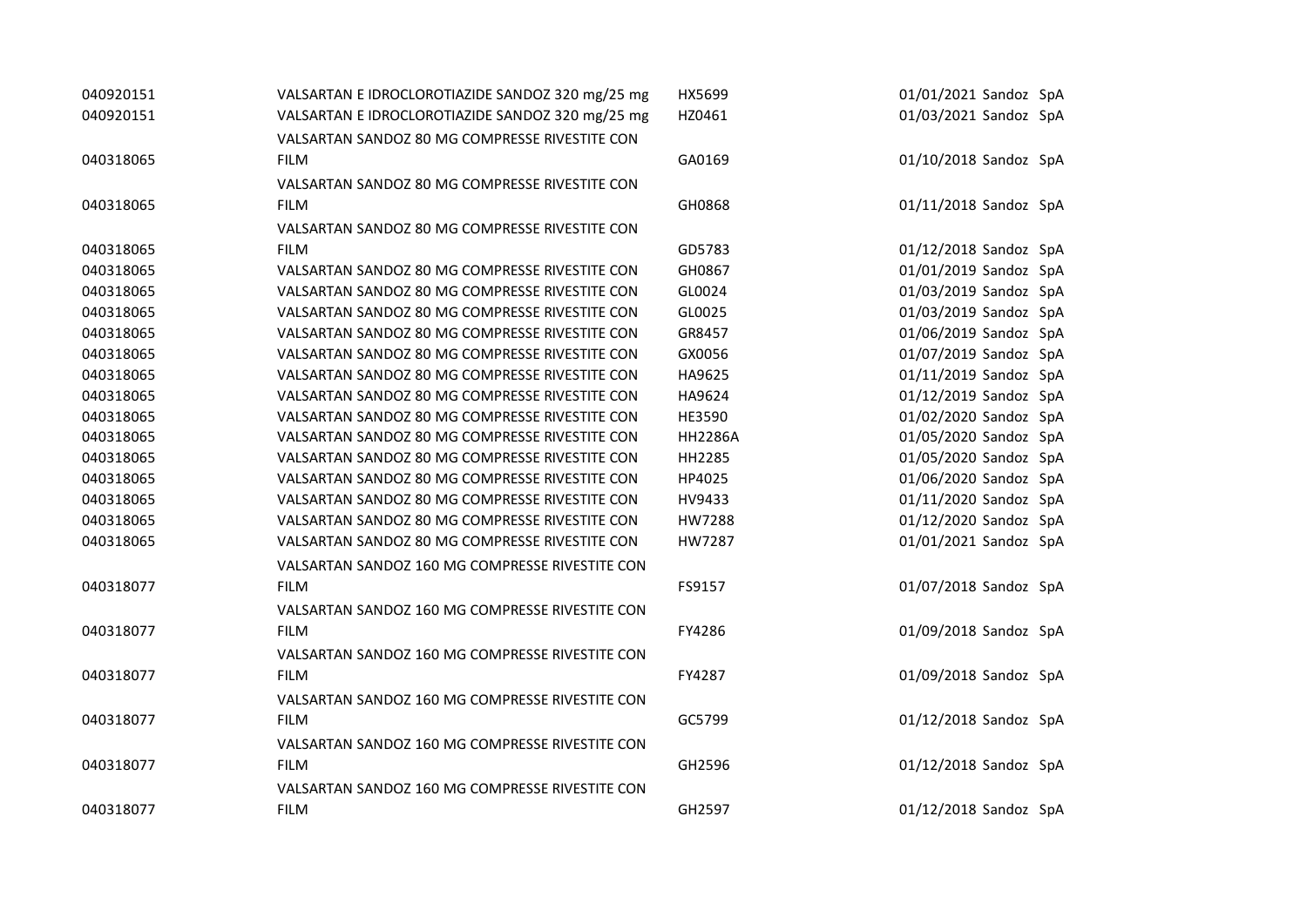| 040318077 | VALSARTAN SANDOZ 160 MG COMPRESSE RIVESTITE CON | GN5268        | 01/05/2019 Sandoz SpA |
|-----------|-------------------------------------------------|---------------|-----------------------|
| 040318077 | VALSARTAN SANDOZ 160 MG COMPRESSE RIVESTITE CON | GN5267        | 01/05/2019 Sandoz SpA |
| 040318077 | VALSARTAN SANDOZ 160 MG COMPRESSE RIVESTITE CON | GS2601        | 01/07/2019 Sandoz SpA |
| 040318077 | VALSARTAN SANDOZ 160 MG COMPRESSE RIVESTITE CON | GS2600        | 01/07/2019 Sandoz SpA |
| 040318077 | VALSARTAN SANDOZ 160 MG COMPRESSE RIVESTITE CON | GV7110        | 01/10/2019 Sandoz SpA |
| 040318077 | VALSARTAN SANDOZ 160 MG COMPRESSE RIVESTITE CON | GV7111        | 01/10/2019 Sandoz SpA |
| 040318077 | VALSARTAN SANDOZ 160 MG COMPRESSE RIVESTITE CON | HA7401        | 01/11/2019 Sandoz SpA |
| 040318077 | VALSARTAN SANDOZ 160 MG COMPRESSE RIVESTITE CON | HA7403        | 01/11/2019 Sandoz SpA |
| 040318077 | VALSARTAN SANDOZ 160 MG COMPRESSE RIVESTITE CON | HE6886        | 01/01/2020 Sandoz SpA |
| 040318077 | VALSARTAN SANDOZ 160 MG COMPRESSE RIVESTITE CON | <b>HE6887</b> | 01/02/2020 Sandoz SpA |
| 040318077 | VALSARTAN SANDOZ 160 MG COMPRESSE RIVESTITE CON | HK1605        | 01/06/2020 Sandoz SpA |
| 040318077 | VALSARTAN SANDOZ 160 MG COMPRESSE RIVESTITE CON | HP1764        | 01/06/2020 Sandoz SpA |
| 040318077 | VALSARTAN SANDOZ 160 MG COMPRESSE RIVESTITE CON | HP1765        | 01/09/2020 Sandoz SpA |
| 040318077 | VALSARTAN SANDOZ 160 MG COMPRESSE RIVESTITE CON | HR6384        | 01/11/2020 Sandoz SpA |
| 040318077 | VALSARTAN SANDOZ 160 MG COMPRESSE RIVESTITE CON | HU4865        | 01/12/2020 Sandoz SpA |
| 040318077 | VALSARTAN SANDOZ 160 MG COMPRESSE RIVESTITE CON | HW3547        | 01/12/2020 Sandoz SpA |
| 040318077 | VALSARTAN SANDOZ 160 MG COMPRESSE RIVESTITE CON | HW3545        | 01/12/2020 Sandoz SpA |
| 040318077 | VALSARTAN SANDOZ 160 MG COMPRESSE RIVESTITE CON | HX1731        | 01/12/2020 Sandoz SpA |
| 040318077 | VALSARTAN SANDOZ 160 MG COMPRESSE RIVESTITE CON | HX1730        | 01/12/2020 Sandoz SpA |
|           | VALSARTAN SANDOZ 320 MG COMPRESSE RIVESTITE CON |               |                       |
| 040318115 | <b>FILM</b>                                     | FU7042        | 01/08/2018 Sandoz SpA |
|           | VALSARTAN SANDOZ 320 MG COMPRESSE RIVESTITE CON |               |                       |
| 040318115 | <b>FILM</b>                                     | GD2072        | 01/12/2018 Sandoz SpA |
|           | VALSARTAN SANDOZ 320 MG COMPRESSE RIVESTITE CON |               |                       |
| 040318115 | <b>FILM</b>                                     | GD2071        | 01/12/2018 Sandoz SpA |
|           | VALSARTAN SANDOZ 320 MG COMPRESSE RIVESTITE CON |               |                       |
| 040318115 | <b>FILM</b>                                     | GB4245        | 01/12/2018 Sandoz SpA |
| 040318115 | VALSARTAN SANDOZ 320 MG COMPRESSE RIVESTITE CON | GM1854        | 01/04/2019 Sandoz SpA |
| 040318115 | VALSARTAN SANDOZ 320 MG COMPRESSE RIVESTITE CON | GS7048        | 01/08/2019 Sandoz SpA |
| 040318115 | VALSARTAN SANDOZ 320 MG COMPRESSE RIVESTITE CON | GZ1058        | 01/11/2019 Sandoz SpA |
| 040318115 | VALSARTAN SANDOZ 320 MG COMPRESSE RIVESTITE CON | HB1566        | 01/11/2019 Sandoz SpA |
| 040318115 | VALSARTAN SANDOZ 320 MG COMPRESSE RIVESTITE CON | HB1567        | 01/12/2019 Sandoz SpA |
| 040318115 | VALSARTAN SANDOZ 320 MG COMPRESSE RIVESTITE CON | HD4964        | 01/12/2019 Sandoz SpA |
| 040318115 | VALSARTAN SANDOZ 320 MG COMPRESSE RIVESTITE CON | HH8811        | 01/02/2020 Sandoz SpA |
| 040318115 | VALSARTAN SANDOZ 320 MG COMPRESSE RIVESTITE CON | <b>HH8808</b> | 01/02/2020 Sandoz SpA |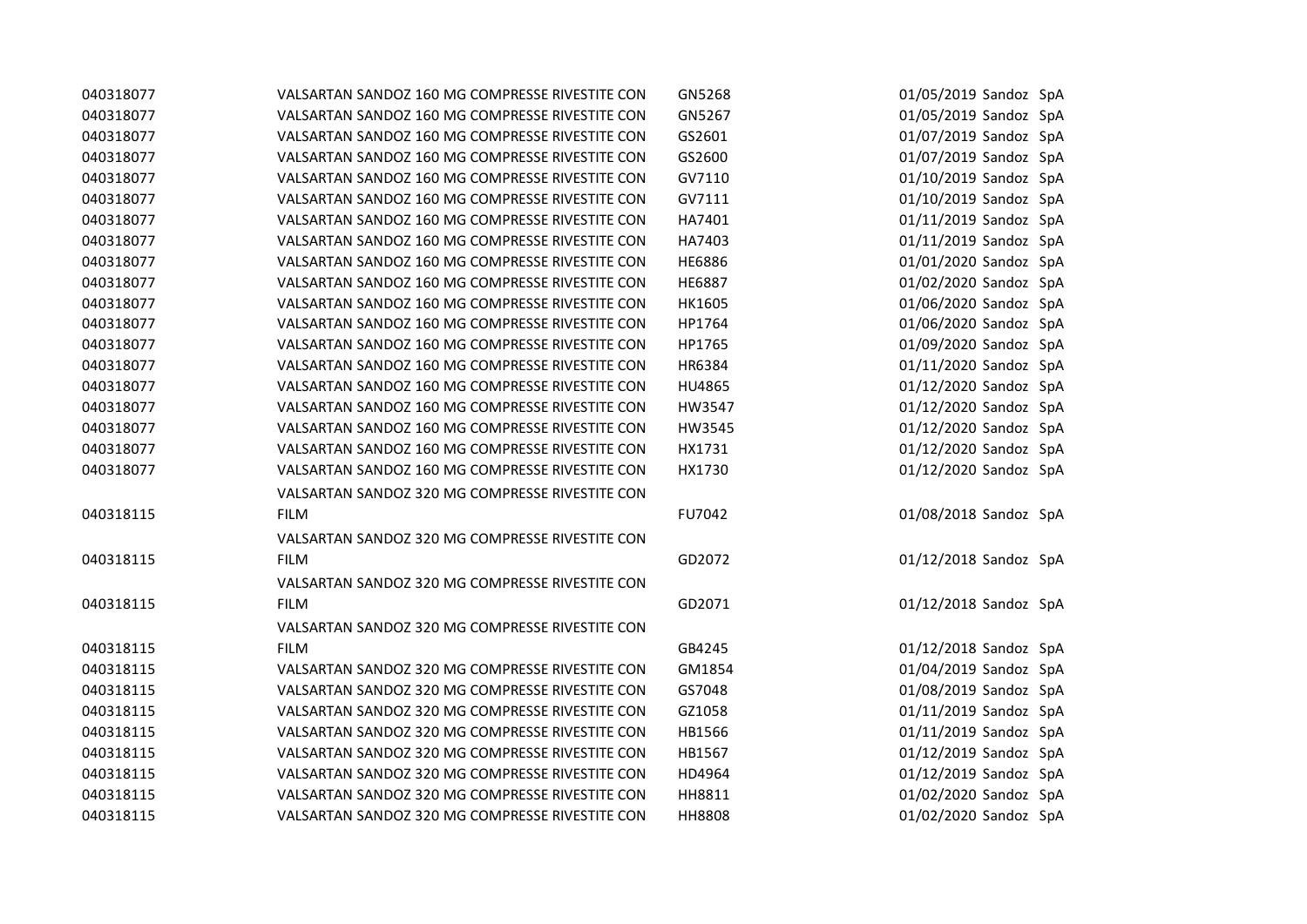| 040318115 | VALSARTAN SANDOZ 320 MG COMPRESSE RIVESTITE CON    | HZ6233  | 01/03/2021 Sandoz SpA |
|-----------|----------------------------------------------------|---------|-----------------------|
| 040318115 | VALSARTAN SANDOZ 320 MG COMPRESSE RIVESTITE CON    | HZ6234  | 01/03/2021 Sandoz SpA |
|           | VALSARTAN E IDROCLOROTIAZIDE SANDOZ 80 mg/12,5 mg  |         |                       |
| 040920023 | compresse rivestite con film                       | FX9939  | 01/09/2018 Sandoz SpA |
| 040920023 | VALSARTAN E IDROCLOROTIAZIDE SANDOZ 80 mg/12,5 mg  | GJ0288A | 01/01/2019 Sandoz SpA |
| 040920023 | VALSARTAN E IDROCLOROTIAZIDE SANDOZ 80 mg/12,5 mg  | GL1359  | 01/01/2019 Sandoz SpA |
| 040920023 | VALSARTAN E IDROCLOROTIAZIDE SANDOZ 80 mg/12,5 mg  | HA3202  | 01/09/2019 Sandoz SpA |
| 040920023 | VALSARTAN E IDROCLOROTIAZIDE SANDOZ 80 mg/12,5 mg  | HA3203  | 01/11/2019 Sandoz SpA |
| 040920023 | VALSARTAN E IDROCLOROTIAZIDE SANDOZ 80 mg/12,5 mg  | HK3622  | 01/05/2020 Sandoz SpA |
| 040920023 | VALSARTAN E IDROCLOROTIAZIDE SANDOZ 80 mg/12,5 mg  | HV6884  | 01/01/2021 Sandoz SpA |
|           | VALSARTAN E IDROCLOROTIAZIDE SANDOZ 160 mg/12,5 mg |         |                       |
| 040920074 | compresse rivestite con film                       | GF7234  | 01/12/2018 Sandoz SpA |
|           | VALSARTAN E IDROCLOROTIAZIDE SANDOZ 160 mg/12,5 mg |         |                       |
| 040920074 | compresse rivestite con film                       | GC9756  | 01/12/2018 Sandoz SpA |
| 040920074 | VALSARTAN E IDROCLOROTIAZIDE SANDOZ 160 mg/12,5 mg | GK6408  | 01/02/2019 Sandoz SpA |
| 040920074 | VALSARTAN E IDROCLOROTIAZIDE SANDOZ 160 mg/12,5 mg | GP9726  | 01/04/2019 Sandoz SpA |
| 040920074 | VALSARTAN E IDROCLOROTIAZIDE SANDOZ 160 mg/12,5 mg | GP9728  | 01/04/2019 Sandoz SpA |
| 040920074 | VALSARTAN E IDROCLOROTIAZIDE SANDOZ 160 mg/12,5 mg | GT4753  | 01/06/2019 Sandoz SpA |
| 040920074 | VALSARTAN E IDROCLOROTIAZIDE SANDOZ 160 mg/12,5 mg | GT4754  | 01/06/2019 Sandoz SpA |
| 040920074 | VALSARTAN E IDROCLOROTIAZIDE SANDOZ 160 mg/12,5 mg | GY0103  | 01/06/2019 Sandoz SpA |
| 040920074 | VALSARTAN E IDROCLOROTIAZIDE SANDOZ 160 mg/12,5 mg | GY0101  | 01/09/2019 Sandoz SpA |
| 040920074 | VALSARTAN E IDROCLOROTIAZIDE SANDOZ 160 mg/12,5 mg | HB3803  | 01/09/2019 Sandoz SpA |
| 040920074 | VALSARTAN E IDROCLOROTIAZIDE SANDOZ 160 mg/12,5 mg | HB3804  | 01/09/2019 Sandoz SpA |
| 040920074 | VALSARTAN E IDROCLOROTIAZIDE SANDOZ 160 mg/12,5 mg | HD9619  | 01/03/2020 Sandoz SpA |
| 040920074 | VALSARTAN E IDROCLOROTIAZIDE SANDOZ 160 mg/12,5 mg | HD9620  | 01/03/2020 Sandoz SpA |
| 040920074 | VALSARTAN E IDROCLOROTIAZIDE SANDOZ 160 mg/12,5 mg | HJ7353  | 01/05/2020 Sandoz SpA |
| 040920074 | VALSARTAN E IDROCLOROTIAZIDE SANDOZ 160 mg/12,5 mg | HV8999  | 01/01/2021 Sandoz SpA |
| 040920074 | VALSARTAN E IDROCLOROTIAZIDE SANDOZ 160 mg/12,5 mg | HV8998  | 01/01/2021 Sandoz SpA |
|           | VALSARTAN E IDROCLOROTIAZIDE SANDOZ 160 mg/25 mg   |         |                       |
| 040920100 | compresse rivestite con film                       | FT6151  | 01/10/2018 Sandoz SpA |
| 040920100 | VALSARTAN E IDROCLOROTIAZIDE SANDOZ 160 mg/25 mg   | FW6922  | 01/02/2019 Sandoz SpA |
| 040920100 | VALSARTAN E IDROCLOROTIAZIDE SANDOZ 160 mg/25 mg   | FW6925  | 01/02/2019 Sandoz SpA |
| 040920100 | VALSARTAN E IDROCLOROTIAZIDE SANDOZ 160 mg/25 mg   | GF8297  | 01/05/2019 Sandoz SpA |
| 040920100 | VALSARTAN E IDROCLOROTIAZIDE SANDOZ 160 mg/25 mg   | GG2967  | 01/05/2019 Sandoz SpA |
| 040920100 | VALSARTAN E IDROCLOROTIAZIDE SANDOZ 160 mg/25 mg   | GL4277  | 01/08/2019 Sandoz SpA |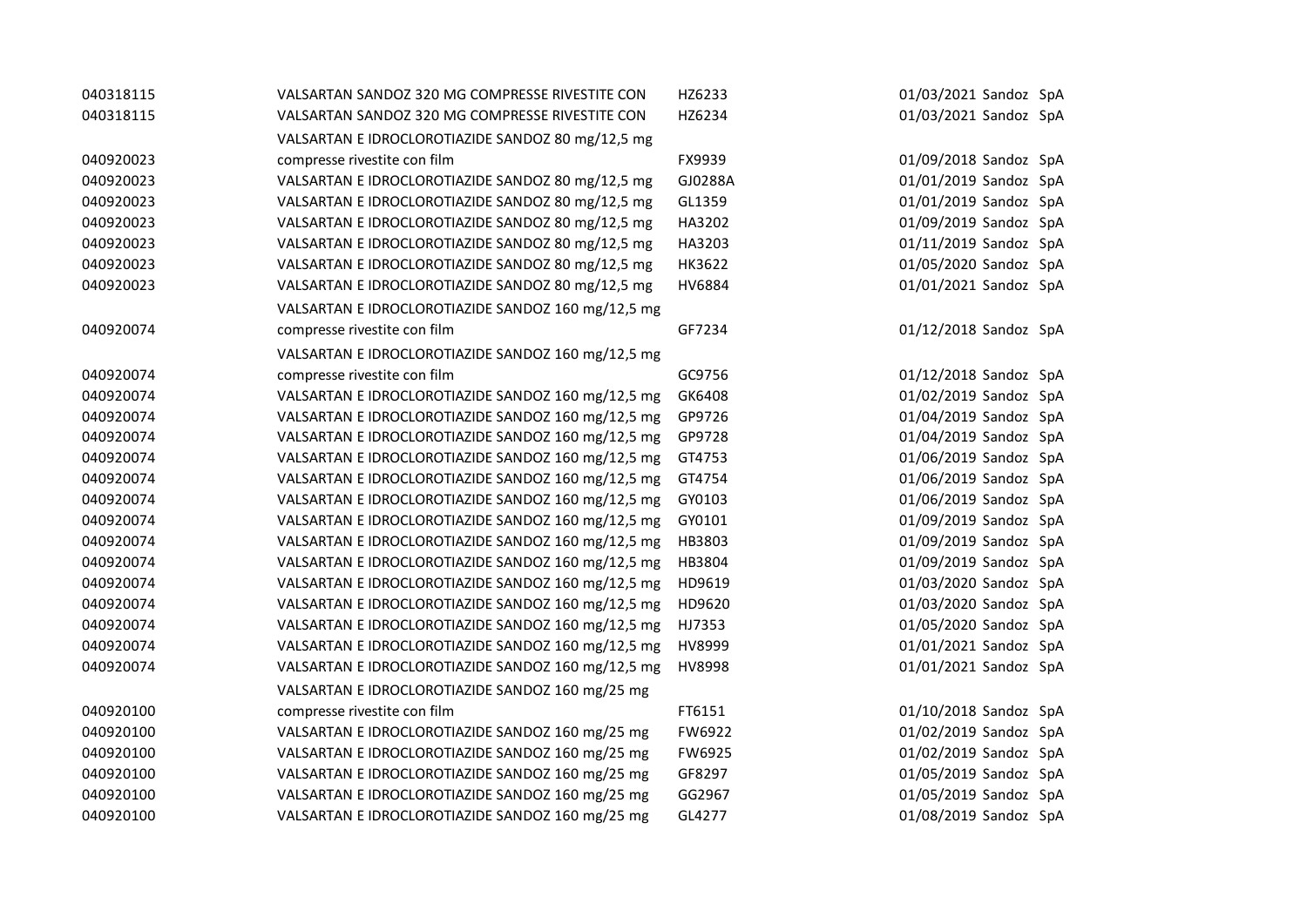| 040920100 | VALSARTAN E IDROCLOROTIAZIDE SANDOZ 160 mg/25 mg   | GT8943        | 01/12/2019 Sandoz SpA     |
|-----------|----------------------------------------------------|---------------|---------------------------|
| 040920100 | VALSARTAN E IDROCLOROTIAZIDE SANDOZ 160 mg/25 mg   | GT8942        | 01/12/2019 Sandoz SpA     |
| 040920100 | VALSARTAN E IDROCLOROTIAZIDE SANDOZ 160 mg/25 mg   | HC3173        | 01/05/2020 Sandoz SpA     |
| 040920100 | VALSARTAN E IDROCLOROTIAZIDE SANDOZ 160 mg/25 mg   | HE2050        | 01/06/2020 Sandoz SpA     |
| 040920100 | VALSARTAN E IDROCLOROTIAZIDE SANDOZ 160 mg/25 mg   | HR9686        | 01/01/2021 Sandoz SpA     |
| 040920100 | VALSARTAN E IDROCLOROTIAZIDE SANDOZ 160 mg/25 mg   | HR9682        | 01/01/2021 Sandoz SpA     |
|           | VALSARTAN E IDROCLOROTIAZIDE SANDOZ 320 mg/12,5 mg |               |                           |
| 040920136 | compresse rivestite con film                       | FZ0863        | 01/10/2018 Sandoz SpA     |
| 040920136 | VALSARTAN E IDROCLOROTIAZIDE SANDOZ 320 mg/12,5 mg | GH7212        | 01/02/2019 Sandoz SpA     |
|           |                                                    |               |                           |
| 040920136 | VALSARTAN E IDROCLOROTIAZIDE SANDOZ 320 mg/12,5 mg | GX2409        | 01/04/2019 Sandoz SpA     |
| 040920136 | VALSARTAN E IDROCLOROTIAZIDE SANDOZ 320 mg/12,5 mg | GX2410        | 01/04/2019 Sandoz SpA     |
| 040920136 | VALSARTAN E IDROCLOROTIAZIDE SANDOZ 320 mg/12,5 mg | HD6714        | 01/12/2019 Sandoz SpA     |
| 040920136 | VALSARTAN E IDROCLOROTIAZIDE SANDOZ 320 mg/12,5 mg | HG6598        | 01/04/2020 Sandoz SpA     |
| 040920136 | VALSARTAN E IDROCLOROTIAZIDE SANDOZ 320 mg/12,5 mg | HG6600        | 01/04/2020 Sandoz SpA     |
| 040920136 | VALSARTAN E IDROCLOROTIAZIDE SANDOZ 320 mg/12,5 mg | HX3863        | 01/01/2021 Sandoz SpA     |
|           |                                                    | <b>DRHNPO</b> | 01/08/2018                |
| 040723013 | Valsartan Zentiva 40 mg x 14 IT                    |               | Zentiva Srl               |
| 040723013 | Valsartan Zentiva 40 mg x 14 IT                    | ERJR4R        | 01/02/2019 Zentiva Srl    |
| 040723013 | Valsartan Zentiva 40 mg x 14 IT                    | <b>ARKXGX</b> | 01/03/2020 Zentiva Srl    |
| 040723076 | Valsartan Zentiva 80 mg x 28 IT                    | <b>CRHNNT</b> | 01/08/2018<br>Zentiva Srl |
|           |                                                    |               |                           |
| 040723076 | Valsartan Zentiva 80 mg x 28 IT                    | <b>ARHNNT</b> | 01/08/2018<br>Zentiva Srl |
|           |                                                    | <b>DRJPKA</b> |                           |
| 040723076 | Valsartan Zentiva 80 mg x 28 IT                    |               | 01/12/2018<br>Zentiva Srl |
|           |                                                    | <b>CRJPKA</b> | 01/12/2018                |
| 040723076 | Valsartan Zentiva 80 mg x 28 IT                    |               | Zentiva Srl               |
| 040723076 | Valsartan Zentiva 80 mg x 28 IT                    | <b>CRJPKA</b> | 01/12/2018<br>Zentiva Srl |
| 040723076 | Valsartan Zentiva 80 mg x 28 IT                    | ARJR80        | 01/03/2019 Zentiva Srl    |
| 040723076 | Valsartan Zentiva 80 mg x 28 IT                    | ARJT3K        | 01/07/2019 Zentiva Srl    |
| 040723076 | Valsartan Zentiva 80 mg x 28 IT                    | CRKX08        | 01/12/2019 Zentiva Srl    |
| 040723076 | Valsartan Zentiva 80 mg x 28 IT                    | ARKX08        | 01/12/2019 Zentiva Srl    |
| 040723076 | Valsartan Zentiva 80 mg x 28 IT                    | <b>ARKXGR</b> | 01/03/2020 Zentiva Srl    |
| 040723076 | Valsartan Zentiva 80 mg x 28 IT                    | <b>CRKXGR</b> | 01/03/2020 Zentiva Srl    |
|           |                                                    |               |                           |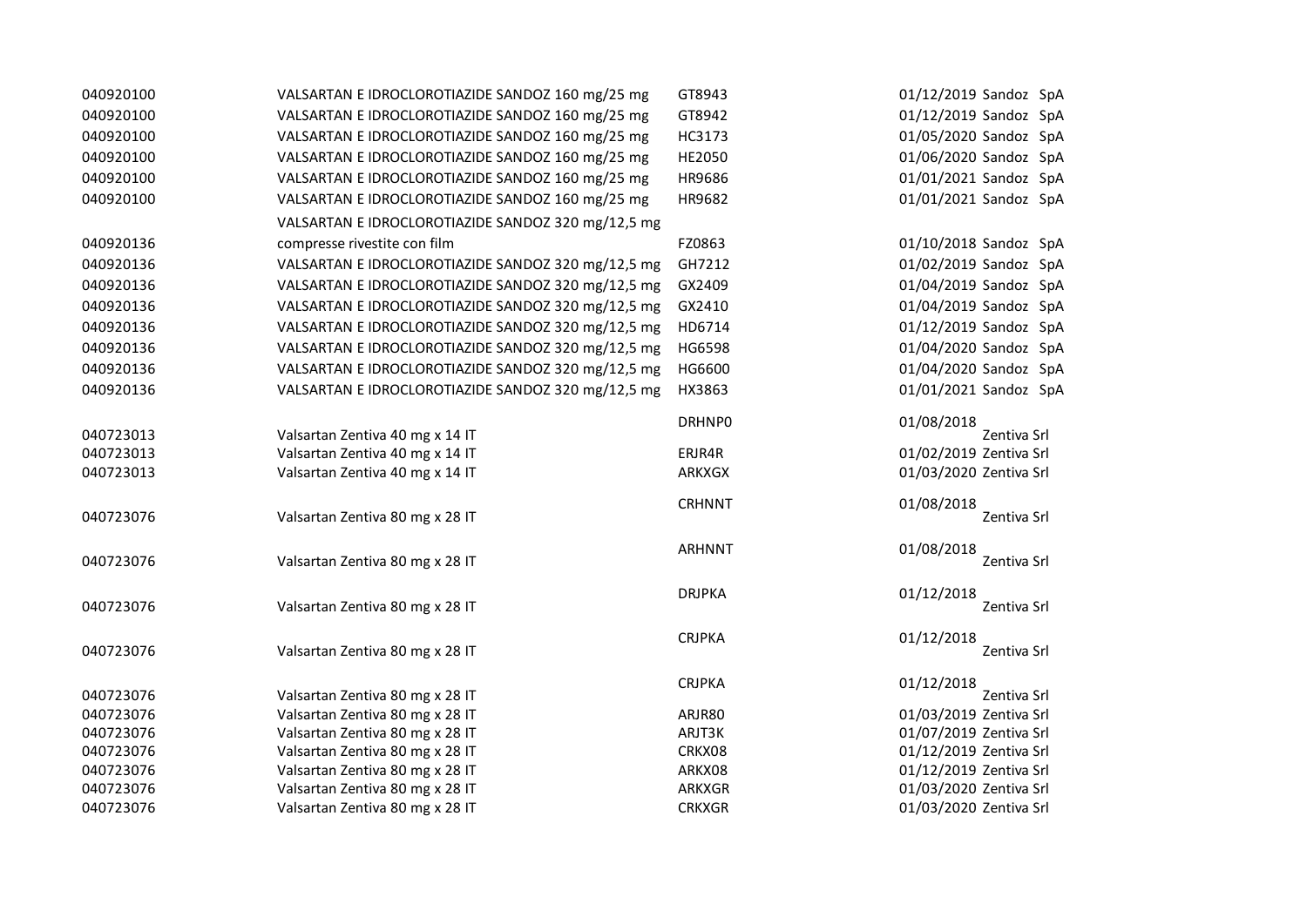| 040723126 | Valsartan Zentiva 160 mg x 28 IT                                     | ARHP1N                         | 01/09/2018<br>Zentiva Srl                        |
|-----------|----------------------------------------------------------------------|--------------------------------|--------------------------------------------------|
| 040723126 | Valsartan Zentiva 160 mg x 28 IT                                     | CRHP1N                         | 01/09/2018<br>Zentiva Srl                        |
| 040723126 | Valsartan Zentiva 160 mg x 28 IT                                     | ARHP96                         | 01/10/2018<br>Zentiva Srl                        |
| 040723126 | Valsartan Zentiva 160 mg x 28 IT                                     | CRHP95                         | 01/10/2018<br>Zentiva Srl                        |
| 040723126 | Valsartan Zentiva 160 mg x 28 IT                                     | ARJR3J                         | 01/02/2019 Zentiva Srl                           |
| 040723126 | Valsartan Zentiva 160 mg x 28 IT                                     | CRJT34                         | 01/07/2019 Zentiva Srl                           |
| 040723126 | Valsartan Zentiva 160 mg x 28 IT                                     | DRJT34                         | 01/07/2019 Zentiva Srl                           |
| 040723126 |                                                                      |                                |                                                  |
| 040723126 | Valsartan Zentiva 160 mg x 28 IT<br>Valsartan Zentiva 160 mg x 28 IT | <b>ARKXOF</b><br><b>CRKXOF</b> | 01/12/2019 Zentiva Srl<br>01/12/2019 Zentiva Srl |
|           |                                                                      |                                |                                                  |
| 040723126 | Valsartan Zentiva 160 mg x 28 IT                                     | <b>ARKXYX</b>                  | 01/04/2020 Zentiva Srl                           |
|           |                                                                      | <b>CRHNNJ</b>                  | 01/08/2018                                       |
| 040723189 | Valsartan Zentiva 320 mg x 28 IT                                     |                                | Zentiva Srl                                      |
| 040723189 | Valsartan Zentiva 320 mg x 28 IT                                     | ARJR8A                         | 01/03/2019 Zentiva Srl                           |
| 040723189 | Valsartan Zentiva 320 mg x 28 IT                                     | DRJR8A                         | 01/03/2019 Zentiva Srl                           |
| 041492036 | Valsartan HCT 28 cpr 80 mg / 12,5 mg                                 | 2020517                        | 01/04/2019 Zentiva Srl                           |
| 041492036 | Valsartan HCT 80+12,5mg 28 cpr 80 mg / 12,5 mg                       | 2030817                        | 01/07/2019 Zentiva Srl                           |
| 041492036 | Valsartan HCT 28 cpr 80 mg/12,5 mg                                   | 2010418                        | 01/03/2020 Zentiva Srl                           |
|           |                                                                      | 2811216                        |                                                  |
| 041492137 | Valsartan HCT 28 cpr 160 mg / 25 mg                                  |                                | 01/11/2018<br>Zentiva Srl                        |
| 041492137 | Valsartan HCT 28 cpr 160 mg / 25 mg                                  | 2881017                        | 01/09/2019 Zentiva Srl                           |
| 042636050 | VALSARTAN HCT 160-12.5MG TABCO BL4X7 IT                              | 505915                         | 01/10/2020 Zentiva Srl                           |
| 042636050 | VALSARTAN HCT 160-12.5MG TABCO BL4X7 IT                              | 017216                         | 01/01/2021 Zentiva Srl                           |
| 042636050 | VALSARTAN HCT 160-12.5MG TABCO BL4X7 IT                              | 291016                         | 01/06/2021 Zentiva Srl                           |
| 042636050 | VALSARTAN HCT 160-12.5MG TABCO BL4X7 IT                              | 501416                         | 01/11/2021 Zentiva Srl                           |
| 042636050 | VALSARTAN HCT 160-12.5MG TABCO BL4X7 IT                              | 156417                         | 01/03/2022 Zentiva Srl                           |
| 042636050 | VALSARTAN HCT 160-12.5MG TABCO BL4X7 IT                              | 300617                         | 01/06/2022 Zentiva Srl                           |
| 042636050 | VALSARTAN HCT 160-12.5MG TABCO BL4X7 IT                              | 497617                         | 01/11/2022 Zentiva Srl                           |
| 042636163 | VALSARTAN HCT 320-12.5MG TABCO BL4X7 IT                              | 182316                         | 01/04/2019 Zentiva Srl                           |
| 042636163 | VALSARTAN HCT 320-12.5MG TABCO BL4X7 IT                              | 016718                         | 01/03/2020 Zentiva Srl                           |
| 042636276 | VALSARTAN HCT 320-25MG TABCO BL4X7 IT                                | 070916                         | 01/03/2019 Zentiva Srl                           |
| 042636276 | VALSARTAN HCT 320-25MG TABCO BL4X7 IT                                | 366016                         | 01/09/2019 Zentiva Srl                           |
| 042636276 | VALSARTAN HCT 320-25MG TABCO BL4X7 IT                                | 170417                         | 01/03/2020 Zentiva Srl                           |
| 042636276 | VALSARTAN HCT 320-25MG TABCO BL4X7 IT                                | 170517                         | 01/03/2020 Zentiva Srl                           |
| 042636276 | VALSARTAN HCT 320-25MG TABCO BL4X7 IT                                | 455617                         | 09/12/2020 Zentiva Srl                           |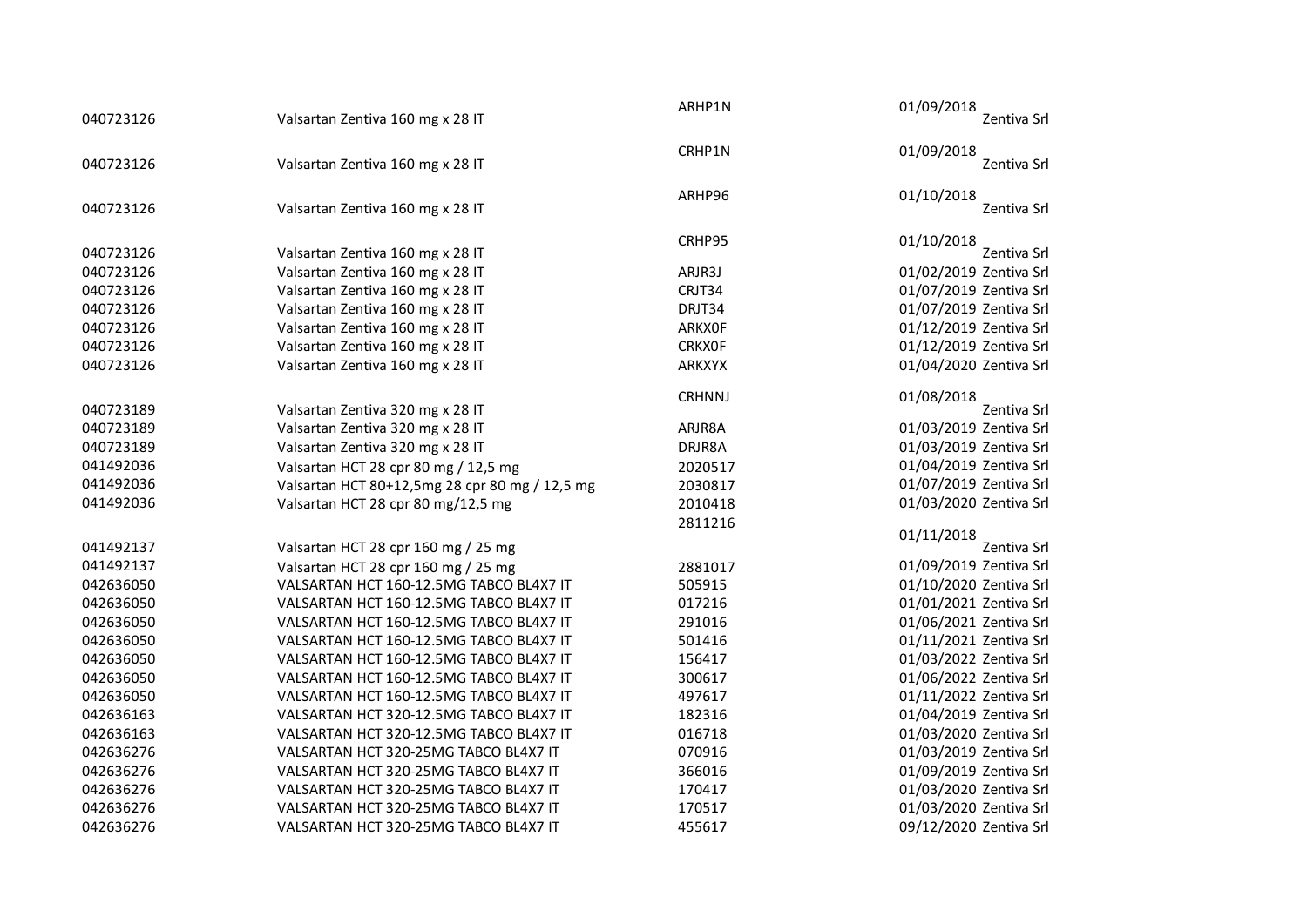| 040757039 | VALBACOMP 160mg/12,5mg FC Tbl 28 Tbls          | 70413 | 01/01/2020 CRINOS |
|-----------|------------------------------------------------|-------|-------------------|
| 040757116 | VALBACOMP 80mg/12,5mg FC Tbl 28 Tbls           | 70342 | 01/01/2020 CRINOS |
| 040757268 | VALBACOMP 320mg/12,5mg FC Tbl 28 Tbls          | 81140 | 01/06/2020 CRINOS |
| 040757269 | VALBACOMP 320mg/12,5mg FC Tbl 28 Tbls          | 74034 | 01/01/2020 CRINOS |
| 040757270 | VALBACOMP 320mg/12,5mg FC Tbl 28 Tbls          | 71320 | 01/06/2019 CRINOS |
| 040757271 | VALBACOMP 320mg/12,5mg FC Tbl 28 Tbls          | 70714 | 01/05/2019 CRINOS |
| 040757320 | VALBACOMP 320mg/25mg FC Tbl 28 Tbls            | 73864 | 01/12/2019 CRINOS |
| 040757321 | VALBACOMP 320mg/25mg FC Tbl 28 Tbls            | 71345 | 01/06/2019 CRINOS |
| 040757322 | VALBACOMP 320mg/25mg FC Tbl 28 Tbls            | 70939 | 01/05/2019 CRINOS |
| 040757323 | VALBACOMP 320mg/25mg FC Tbl 28 Tbls            | 65238 | 01/03/2019 CRINOS |
| 041129115 | ALSARTIR 80 mg FC Tbl 28 Tbls                  | 73210 | 01/08/2022 CRINOS |
| 041129204 | ALSARTIR 160 mg FC Tbl 28 Tbls                 | 74243 | 01/10/2021 CRINOS |
| 040589119 | VALSARTAN E HCT EG 160mg/12.5mg FC Tbl 28 Tbls | 70412 | 01/01/2020 EG     |
| 040589196 | VALSARTAN E HCT EG 160mg/25mg FC Tbl 28 Tbls   | 64583 | 30/11/2019 EG     |
| 040589197 | VALSARTAN E HCT EG 160mg/25mg FC Tbl 28 Tbls   | 73391 | 31/08/2020 EG     |
| 040589198 | VALSARTAN E HCT EG 160mg/25mg FC Tbl 28 Tbls   | 74094 | 31/10/2020 EG     |
| 040589273 | VALSARTAN E HCT EG 320mg/12.5mg FC Tbl 28 Tbls | 65113 | 01/03/2019 EG     |
| 040589274 | VALSARTAN E HCT EG 320mg/12.5mg FC Tbl 28 Tbls | 71321 | 01/06/2019 EG     |
| 040589275 | VALSARTAN E HCT EG 320mg/12.5mg FC Tbl 28 Tbls | 74032 | 31/01/2020 EG     |
| 040589276 | VALSARTAN E HCT EG 320mg/12.5mg FC Tbl 28 Tbls | 74033 | 31/01/2020 EG     |
| 040589362 | VALSARTAN E HCT EG 320mg/25mg FC Tbl 28 Tbls   | 65236 | 01/03/2019 EG     |
| 040589363 | VALSARTAN E HCT EG 320mg/25mg FC Tbl 28 Tbls   | 65237 | 01/03/2019 EG     |
| 040589364 | VALSARTAN E HCT EG 320mg/25mg FC Tbl 28 Tbls   | 70941 | 01/05/2019 EG     |
| 040589365 | VALSARTAN E HCT EG 320mg/25mg FC Tbl 28 Tbls   | 71344 | 01/06/2019 EG     |
| 040589366 | VALSARTAN E HCT EG 320mg/25mg FC Tbl 28 Tbls   | 73863 | 31/12/2019 EG     |
| 040589367 | VALSARTAN E HCT EG 320mg/25mg FC Tbl 28 Tbls   | 73865 | 31/12/2019 EG     |
| 040782031 | VALSARTAN EG 80 mg FC Tbl 28 Tbls              | 70489 | 31/01/2022 EG     |
| 040782032 | VALSARTAN EG 80 mg FC Tbl 28 Tbls              | 72292 | 30/06/2022 EG     |
| 040782033 | VALSARTAN EG 80 mg FC Tbl 28 Tbls              | 73210 | 31/08/2022 EG     |
| 040782034 | VALSARTAN EG 80 mg FC Tbl 28 Tbls              | 73916 | 30/09/2022 EG     |
| 040782035 | VALSARTAN EG 80 mg FC Tbl 28 Tbls              | 73919 | 30/09/2022 EG     |
| 040782120 | VALSARTAN EG 160 mg FC Tbl 28 Tbls             | 64313 | 30/11/2020 EG     |
| 040782121 | VALSARTAN EG 160 mg FC Tbl 28 Tbls             | 70417 | 31/01/2021 EG     |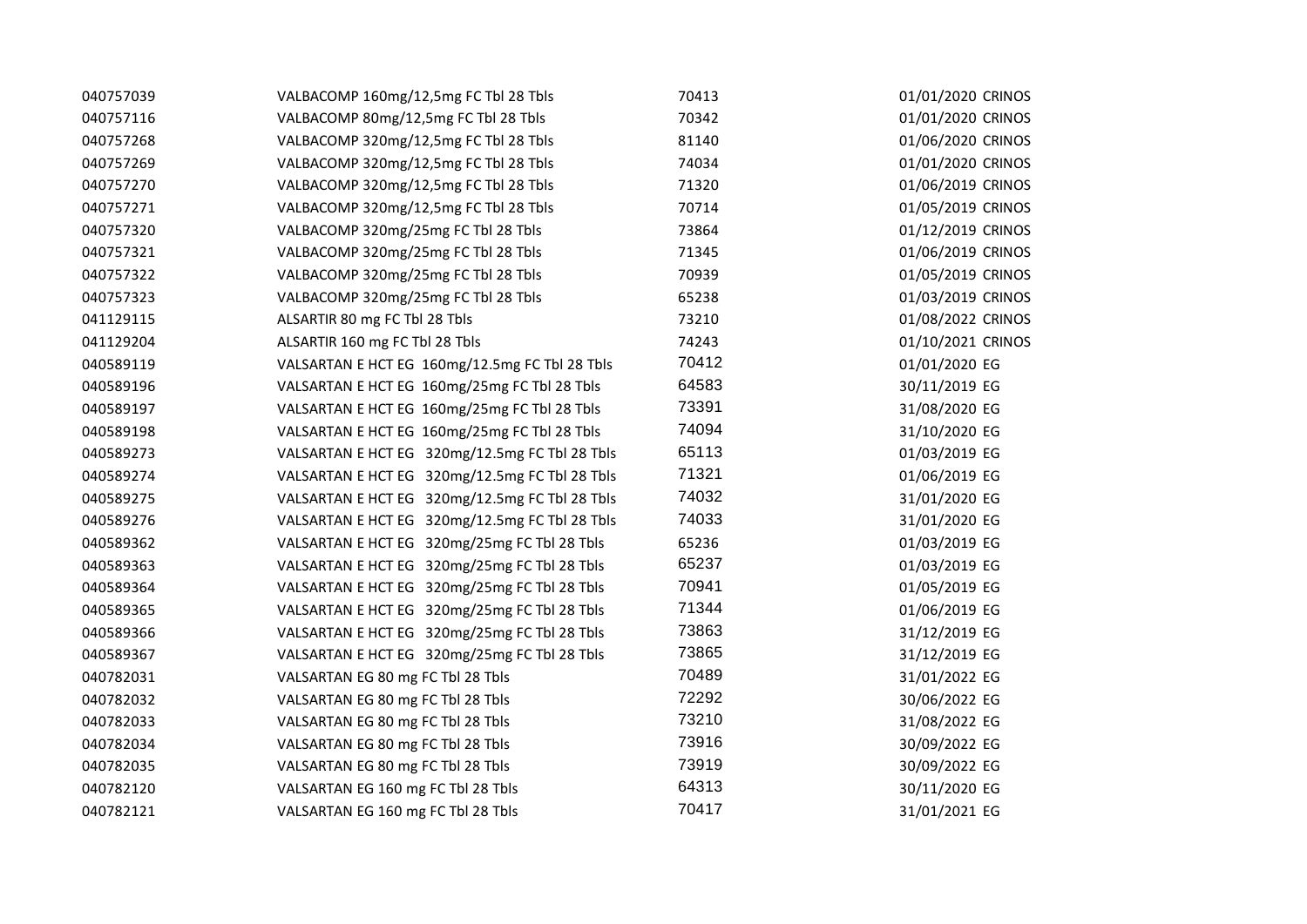| 040782122 | VALSARTAN EG 160 mg FC Tbl 28 Tbls                                 | 70418  | 31/01/2021 EG           |
|-----------|--------------------------------------------------------------------|--------|-------------------------|
| 040782123 | VALSARTAN EG 160 mg FC Tbl 28 Tbls                                 | 72325V | 30/06/2021 EG           |
| 040782124 | VALSARTAN EG 160 mg FC Tbl 28 Tbls                                 | 73132  | 31/08/2021 EG           |
| 040782125 | VALSARTAN EG 160 mg FC Tbl 28 Tbls                                 | 73133  | 31/08/2021 EG           |
| 040782126 | VALSARTAN EG 160 mg FC Tbl 28 Tbls                                 | 73134  | 31/08/2021 EG           |
| 040782127 | VALSARTAN EG 160 mg FC Tbl 28 Tbls                                 | 74141  | 31/10/2021 EG           |
| 040782128 | VALSARTAN EG 160 mg FC Tbl 28 Tbls                                 | 74242  | 31/10/2021 EG           |
| 040782219 | VALSARTAN EG 320 mg FC Tbl 28 Tbls                                 | 45144  | 01/12/2018 EG           |
| 040782220 | VALSARTAN EG 320 mg FC Tbl 28 Tbls                                 | 64360  | 01/10/2020 EG           |
| 040782221 | VALSARTAN EG 320 mg FC Tbl 28 Tbls                                 | 64361  | 01/10/2020 EG           |
| 040782222 | VALSARTAN EG 320 mg FC Tbl 28 Tbls                                 | 71262V | 31/03/2021 EG           |
| 040782223 | VALSARTAN EG 320 mg FC Tbl 28 Tbls                                 | 72871  | 01/07/2021 EG           |
| 040782224 | VALSARTAN EG 320 mg FC Tbl 28 Tbls                                 | 74476  | 01/11/2021 EG           |
| 040782346 | VALSARTAN EG 40 mg FC Tbl 14 Tbls                                  | 64829  | 30/11/2021 EG           |
| 040782347 | VALSARTAN EG 40 mg FC Tbl 14 Tbls                                  | 70631  | 28/02/2022 EG           |
| 040782348 | VALSARTAN EG 40 mg FC Tbl 14 Tbls                                  | 74041  | 31/10/2022 EG           |
| 040782349 | VALSARTAN EG 40 mg FC Tbl 14 Tbls                                  | 74042  | 31/10/2022 EG           |
| 044091015 | CANTENSIO 5 mg /80 mg compresse rivestite con film - 28 cor 267917 |        | 31/10/2020 DOC GENERICI |
| 044091027 | CANTENSIO 5 mg /160 mg compresse rivestite con film - 28 cc 268417 |        | 31/10/2020 DOC GENERICI |
| 044091027 | CANTENSIO 5 mg /160 mg compresse rivestite con film - 28 cc 026118 |        | 31/03/2021 DOC GENERICI |
| 044091039 | CANTENSIO 10 mg /160 mg compresse rivestite con film - 28 c 268117 |        | 31/10/2020 DOC GENERICI |
| 044091039 | CANTENSIO 10 mg /160 mg compresse rivestite con film - 28 c 143218 |        | 31/10/2020 DOC GENERICI |
| 039815028 | VALSARTAN DOC Generici 40 mg compresse rivestite con film 487815   |        | 31/10/2018 DOC GENERICI |
| 039815028 | VALSARTAN DOC Generici 40 mg compresse rivestite con film 487915   |        | 31/10/2018 DOC GENERICI |
| 039815028 | VALSARTAN DOC Generici 40 mg compresse rivestite con film 086516   |        | 28/02/2019 DOC GENERICI |
| 039815028 | VALSARTAN DOC Generici 40 mg compresse rivestite con film 072516   |        | 28/02/2019 DOC GENERICI |
| 039815028 | VALSARTAN DOC Generici 40 mg compresse rivestite con film 335416   |        | 31/08/2019 DOC GENERICI |
| 039815028 | VALSARTAN DOC Generici 40 mg compresse rivestite con film 366116   |        | 31/08/2019 DOC GENERICI |
| 039815028 | VALSARTAN DOC Generici 40 mg compresse rivestite con film 395316   |        | 31/08/2019 DOC GENERICI |
| 039815028 | VALSARTAN DOC Generici 40 mg compresse rivestite con film 032717   |        | 31/01/2020 DOC GENERICI |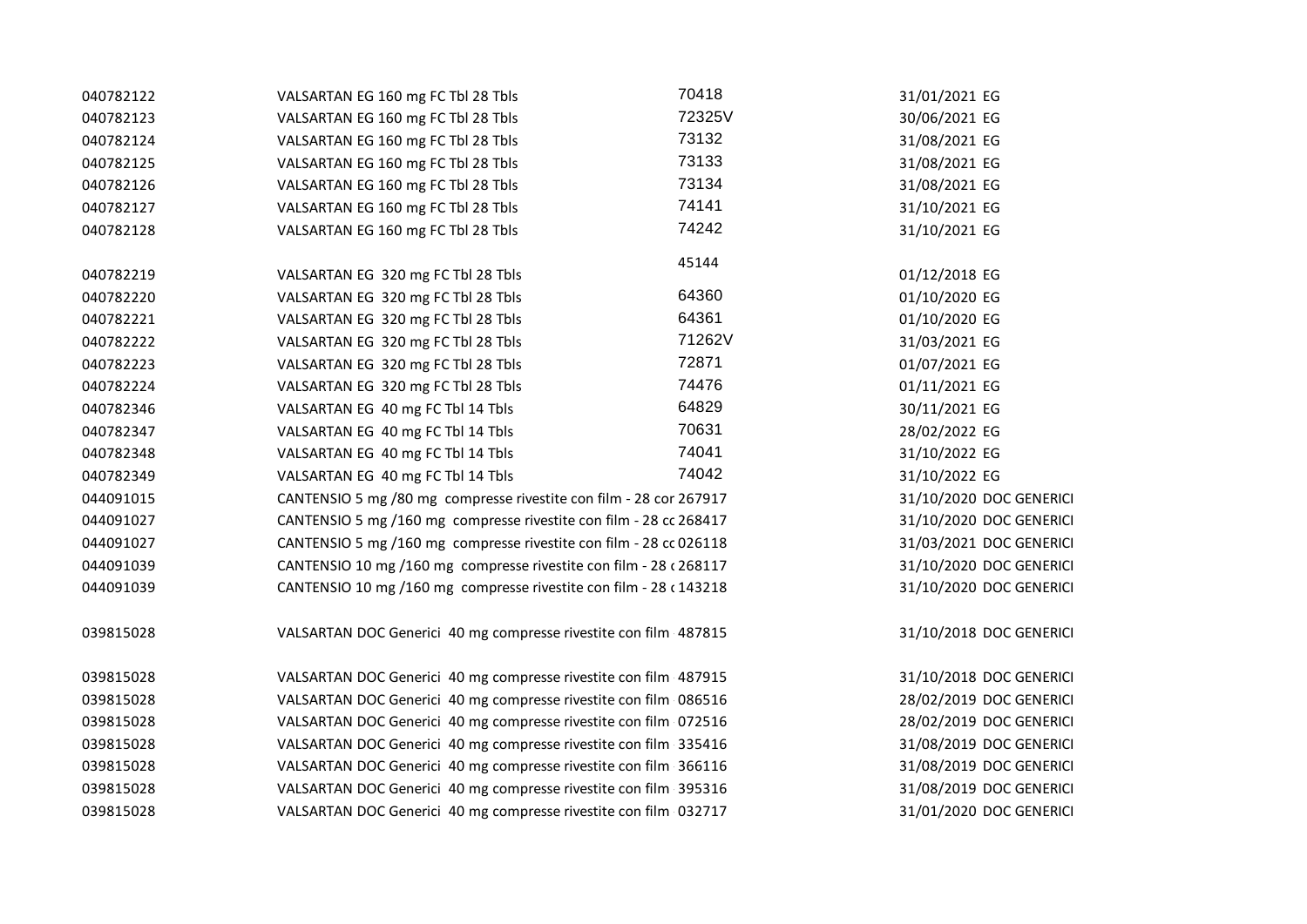| 039815028 | VALSARTAN DOC Generici 40 mg compresse rivestite con film 032817  | 28/02/2020 DOC GENERICI |
|-----------|-------------------------------------------------------------------|-------------------------|
| 039815028 | VALSARTAN DOC Generici 40 mg compresse rivestite con film 133817  | 31/03/2020 DOC GENERICI |
| 039815028 | VALSARTAN DOC Generici 40 mg compresse rivestite con film 273417  | 31/08/2020 DOC GENERICI |
| 039815028 | VALSARTAN DOC Generici 40 mg compresse rivestite con film 082118  | 31/03/2021 DOC GENERICI |
|           |                                                                   |                         |
| 039815156 | VALSARTAN DOC Generici 80 mg compresse rivestite con film 387015  | 30/09/2018 DOC GENERICI |
| 039815156 | VALSARTAN DOC Generici 80 mg compresse rivestite con film 173816  | 31/03/2019 DOC GENERICI |
| 039815156 | VALSARTAN DOC Generici 80 mg compresse rivestite con film 097216  | 31/03/2019 DOC GENERICI |
| 039815156 | VALSARTAN DOC Generici 80 mg compresse rivestite con film 187816  | 30/04/2019 DOC GENERICI |
| 039815156 | VALSARTAN DOC Generici 80 mg compresse rivestite con film 400016  | 30/09/2019 DOC GENERICI |
| 039815156 | VALSARTAN DOC Generici 80 mg compresse rivestite con film 064617  | 31/01/2020 DOC GENERICI |
| 039815156 | VALSARTAN DOC Generici 80 mg compresse rivestite con film 079517  | 28/02/2020 DOC GENERICI |
| 039815156 | VALSARTAN DOC Generici 80 mg compresse rivestite con film 164817  | 30/04/2020 DOC GENERICI |
| 039815156 | VALSARTAN DOC Generici 80 mg compresse rivestite con film 297317  | 31/07/2020 DOC GENERICI |
| 039815156 | VALSARTAN DOC Generici 80 mg compresse rivestite con film 333217  | 31/08/2020 DOC GENERICI |
| 039815156 | VALSARTAN DOC Generici 80 mg compresse rivestite con film 488017  | 31/12/2020 DOC GENERICI |
|           |                                                                   |                         |
| 039815271 | VALSARTAN DOC Generici 160 mg compresse rivestite con film 306615 | 31/07/2018 DOC GENERICI |
|           |                                                                   |                         |
| 039815271 | VALSARTAN DOC Generici 160 mg compresse rivestite con film 307015 | 31/07/2018 DOC GENERICI |
|           |                                                                   |                         |
| 039815271 | VALSARTAN DOC Generici 160 mg compresse rivestite con film 307115 | 31/07/2018 DOC GENERICI |
|           |                                                                   |                         |
| 039815271 | VALSARTAN DOC Generici 160 mg compresse rivestite con film 560215 | 30/11/2018 DOC GENERICI |
|           |                                                                   |                         |
| 039815271 | VALSARTAN DOC Generici 160 mg compresse rivestite con film 085716 | 30/11/2018 DOC GENERICI |
| 039815271 | VALSARTAN DOC Generici 160 mg compresse rivestite con film 080116 | 28/02/2019 DOC GENERICI |
| 039815271 | VALSARTAN DOC Generici 160 mg compresse rivestite con film 098116 | 31/03/2019 DOC GENERICI |
| 039815271 | VALSARTAN DOC Generici 160 mg compresse rivestite con film 239816 | 31/05/2019 DOC GENERICI |
| 039815271 | VALSARTAN DOC Generici 160 mg compresse rivestite con film 378616 | 30/09/2019 DOC GENERICI |
| 039815271 | VALSARTAN DOC Generici 160 mg compresse rivestite con film 412116 | 31/10/2019 DOC GENERICI |
| 039815271 | VALSARTAN DOC Generici 160 mg compresse rivestite con film 412216 | 31/10/2019 DOC GENERICI |
| 039815271 | VALSARTAN DOC Generici 160 mg compresse rivestite con film 412316 | 31/10/2019 DOC GENERICI |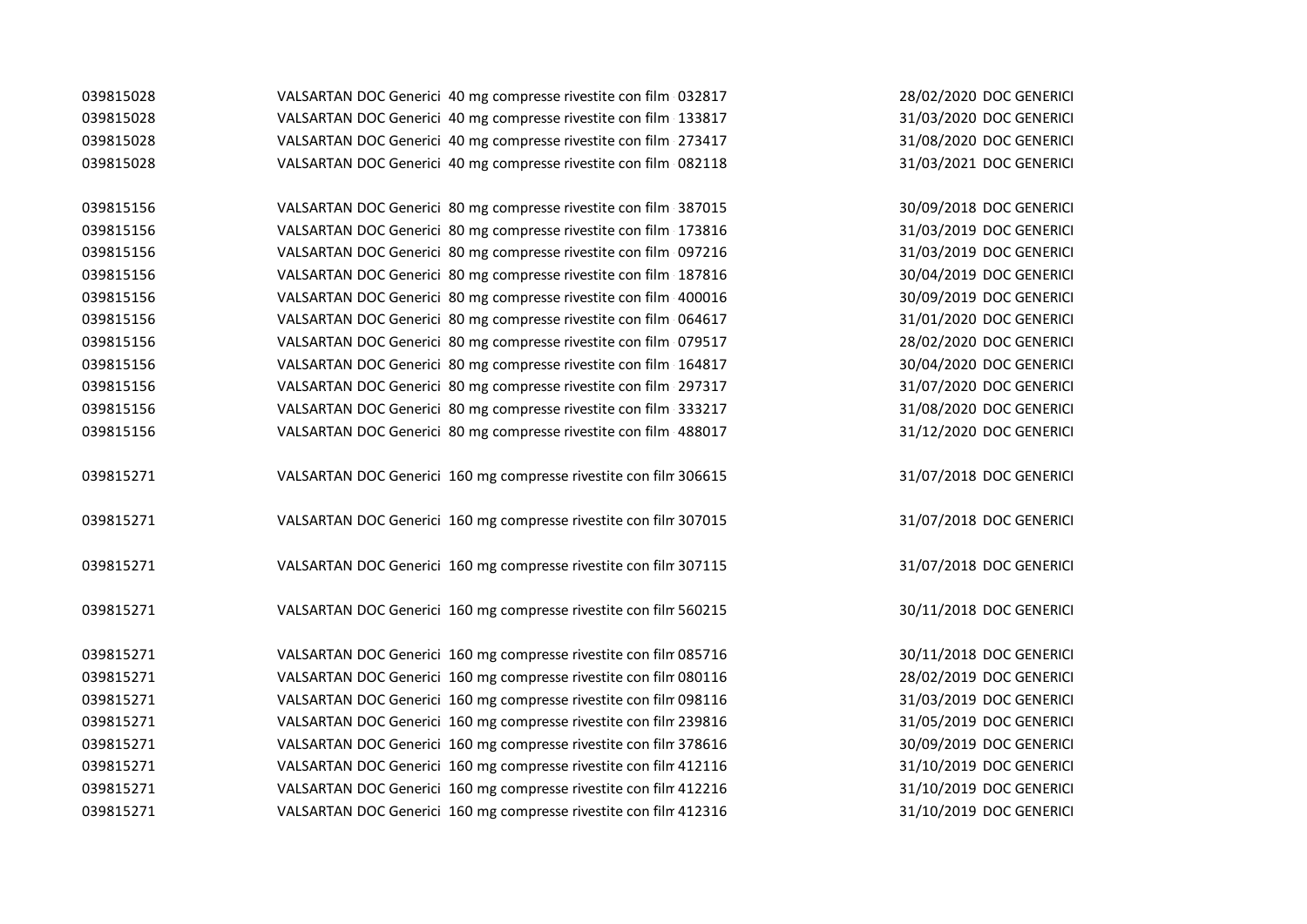| 039815271 | VALSARTAN DOC Generici 160 mg compresse rivestite con film 064717 | 31/01/2020 DOC GENERICI |
|-----------|-------------------------------------------------------------------|-------------------------|
| 039815271 | VALSARTAN DOC Generici 160 mg compresse rivestite con film 064817 | 31/01/2020 DOC GENERICI |
| 039815271 | VALSARTAN DOC Generici 160 mg compresse rivestite con film 270717 | 30/06/2020 DOC GENERICI |
| 039815271 | VALSARTAN DOC Generici 160 mg compresse rivestite con film 271317 | 30/06/2020 DOC GENERICI |
| 039815271 | VALSARTAN DOC Generici 160 mg compresse rivestite con film 245317 | 31/07/2020 DOC GENERICI |
| 039815271 | VALSARTAN DOC Generici 160 mg compresse rivestite con film 332117 | 31/08/2020 DOC GENERICI |
| 039815271 | VALSARTAN DOC Generici 160 mg compresse rivestite con film 018318 | 31/01/2021 DOC GENERICI |
| 039815372 | VALSARTAN DOC Generici 320 mg compresse rivestite con film 440614 | 31/10/2018 DOC GENERICI |
| 039815372 | VALSARTAN DOC Generici 320 mg compresse rivestite con film 491914 | 31/01/2019 DOC GENERICI |
| 039815372 | VALSARTAN DOC Generici 320 mg compresse rivestite con film 086715 | 28/02/2019 DOC GENERICI |
| 039815372 | VALSARTAN DOC Generici 320 mg compresse rivestite con film 262115 | 31/05/2019 DOC GENERICI |
| 039815372 | VALSARTAN DOC Generici 320 mg compresse rivestite con film 249315 | 30/06/2019 DOC GENERICI |
| 039815372 | VALSARTAN DOC Generici 320 mg compresse rivestite con film 249415 | 30/06/2019 DOC GENERICI |
| 039815372 | VALSARTAN DOC Generici 320 mg compresse rivestite con film 448215 | 31/10/2019 DOC GENERICI |
| 039815372 | VALSARTAN DOC Generici 320 mg compresse rivestite con film 016616 | 31/01/2020 DOC GENERICI |
| 039815372 | VALSARTAN DOC Generici 320 mg compresse rivestite con film 132216 | 31/03/2020 DOC GENERICI |
| 039815372 | VALSARTAN DOC Generici 320 mg compresse rivestite con film 158316 | 31/03/2020 DOC GENERICI |
| 039815372 | VALSARTAN DOC Generici 320 mg compresse rivestite con film 265316 | 31/03/2020 DOC GENERICI |
| 039815372 | VALSARTAN DOC Generici 320 mg compresse rivestite con film 265416 | 31/03/2020 DOC GENERICI |
|           |                                                                   |                         |

31/01/2020 DOC GENERICI 30/06/2020 DOC GENERICI 30/06/2020 DOC GENERICI 31/07/2020 DOC GENERICI 31/08/2020 DOC GENERICI 31/01/2021 DOC GENERICI 31/10/2018 DOC GENERICI 31/01/2019 DOC GENERICI 28/02/2019 DOC GENERICI 31/05/2019 DOC GENERICI 30/06/2019 DOC GENERICI 30/06/2019 DOC GENERICI 31/10/2019 DOC GENERICI 31/01/2020 DOC GENERICI 31/03/2020 DOC GENERICI 31/03/2020 DOC GENERICI 31/03/2020 DOC GENERICI 31/03/2020 DOC GENERICI 039815372 VALSARTAN DOC Generici 320 mg compresse rivestite con film 097716 31/03/2020 DOC GENERICI 039815372 VALSARTAN DOC Generici 320 mg compresse rivestite con film 192916 30/04/2020 DOC GENERICI 039815372 VALSARTAN DOC Generici 320 mg compresse rivestite con film 400816 30/09/2020 DOC GENERICI 039815372 VALSARTAN DOC Generici 320 mg compresse rivestite con film 400916 30/09/2020 DOC GENERICI 039815372 VALSARTAN DOC Generici 320 mg compresse rivestite con film 065017 31/01/2021 DOC GENERICI 039815372 VALSARTAN DOC Generici 320 mg compresse rivestite con film 081717 28/02/2021 DOC GENERICI 039815372 VALSARTAN DOC Generici 320 mg compresse rivestite con film 108017 31/03/2021 DOC GENERICI 039815372 VALSARTAN DOC Generici 320 mg compresse rivestite con film 210217 31/05/2021 DOC GENERICI 039815372 VALSARTAN DOC Generici 320 mg compresse rivestite con film 365717 31/08/2021 DOC GENERICI 039815372 VALSARTAN DOC Generici 320 mg compresse rivestite con film 365817 31/08/2021 DOC GENERICI 039815372 VALSARTAN DOC Generici 320 mg compresse rivestite con film 487317 31/12/2021 DOC GENERICI 039815372 VALSARTAN DOC Generici 320 mg compresse rivestite con film 014518 28/02/2022 DOC GENERICI 039815372 VALSARTAN DOC Generici 320 mg compresse rivestite con film 014618 28/02/2022 DOC GENERICI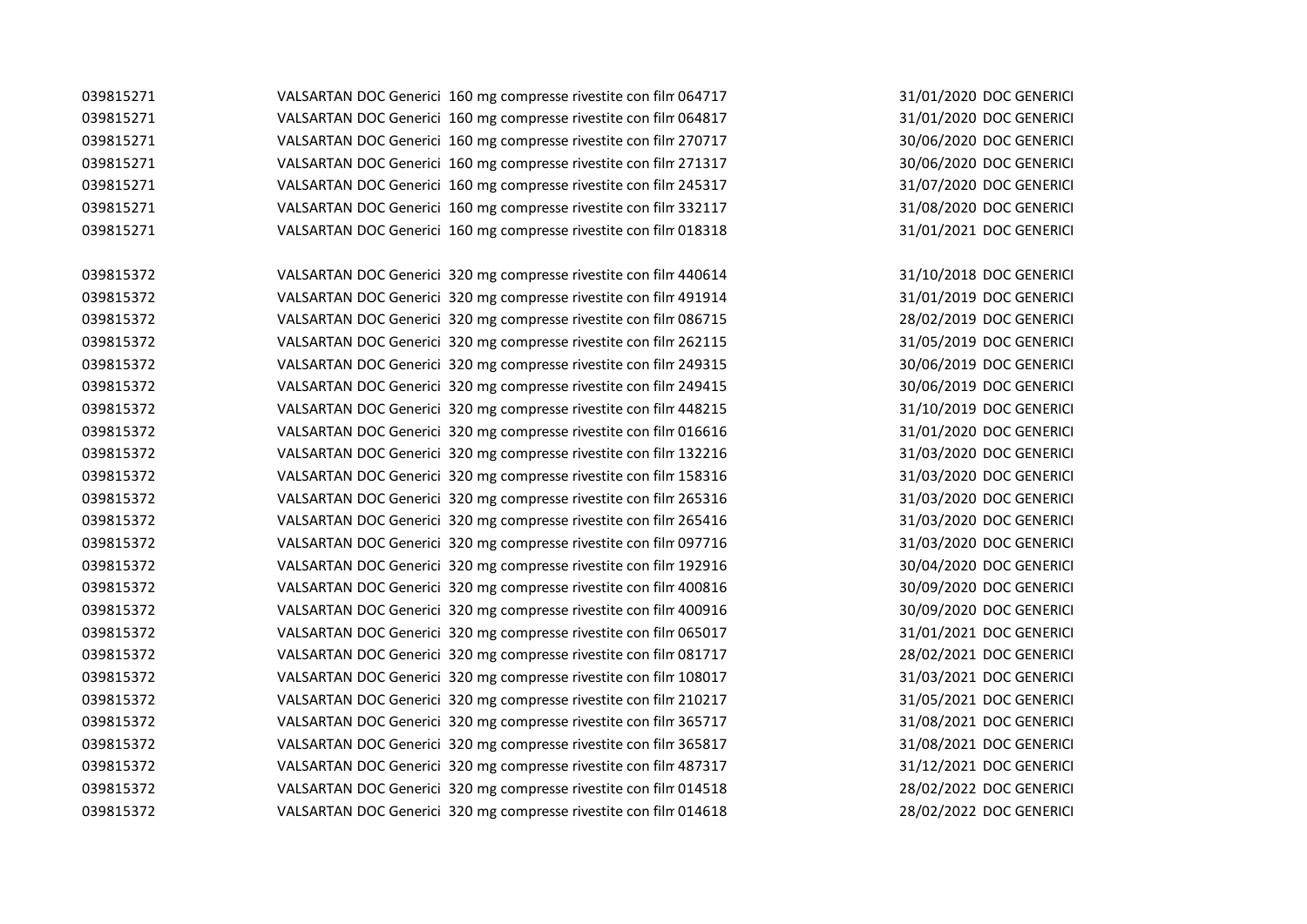| 041105014 | VALSARTAN e IDROCLOROTIAZIDE DOC Generici 80 mg/12,5m 140915  |
|-----------|---------------------------------------------------------------|
| 041105014 | VALSARTAN e IDROCLOROTIAZIDE DOC Generici 80 mg/12,5m 333615  |
| 041105014 | VALSARTAN e IDROCLOROTIAZIDE DOC Generici 80 mg/12,5m 576415  |
| 041105014 | VALSARTAN e IDROCLOROTIAZIDE DOC Generici 80 mg/12,5m 172716  |
| 041105014 | VALSARTAN e IDROCLOROTIAZIDE DOC Generici 80 mg/12,5m 132616  |
| 041105014 | VALSARTAN e IDROCLOROTIAZIDE DOC Generici 80 mg/12,5m 240316  |
| 041105014 | VALSARTAN e IDROCLOROTIAZIDE DOC Generici 80 mg/12,5m 290416  |
| 041105014 | VALSARTAN e IDROCLOROTIAZIDE DOC Generici 80 mg/12,5m 499916  |
| 041105014 | VALSARTAN e IDROCLOROTIAZIDE DOC Generici 80 mg/12,5m 052617  |
| 041105014 | VALSARTAN e IDROCLOROTIAZIDE DOC Generici 80 mg/12,5m 170817  |
| 041105014 | VALSARTAN e IDROCLOROTIAZIDE DOC Generici 80 mg/12,5m 223017  |
| 041105014 | VALSARTAN e IDROCLOROTIAZIDE DOC Generici 80 mg/12,5m 014818  |
| 041105026 | VALSARTAN e IDROCLOROTIAZIDE DOC Generici 160 mg/12,5r 153014 |
| 041105026 | VALSARTAN e IDROCLOROTIAZIDE DOC Generici 160 mg/12,5r 199014 |
| 041105026 | VALSARTAN e IDROCLOROTIAZIDE DOC Generici 160 mg/12,5r 447214 |
| 041105026 | VALSARTAN e IDROCLOROTIAZIDE DOC Generici 160 mg/12,5r 141315 |
| 041105026 | VALSARTAN e IDROCLOROTIAZIDE DOC Generici 160 mg/12,5r 141815 |
| 041105026 | VALSARTAN e IDROCLOROTIAZIDE DOC Generici 160 mg/12,5r 143015 |
| 041105026 | VALSARTAN e IDROCLOROTIAZIDE DOC Generici 160 mg/12,5r 143115 |
| 041105026 | VALSARTAN e IDROCLOROTIAZIDE DOC Generici 160 mg/12,5r 557715 |
| 041105026 | VALSARTAN e IDROCLOROTIAZIDE DOC Generici 160 mg/12,5r 577115 |
| 041105026 | VALSARTAN e IDROCLOROTIAZIDE DOC Generici 160 mg/12,5r 085616 |
| 041105026 | VALSARTAN e IDROCLOROTIAZIDE DOC Generici 160 mg/12,5r 149216 |
| 041105026 | VALSARTAN e IDROCLOROTIAZIDE DOC Generici 160 mg/12,5r 290816 |
| 041105026 | VALSARTAN e IDROCLOROTIAZIDE DOC Generici 160 mg/12,5r 418316 |
| 041105026 | VALSARTAN e IDROCLOROTIAZIDE DOC Generici 160 mg/12,5r 053417 |
| 041105026 | VALSARTAN e IDROCLOROTIAZIDE DOC Generici 160 mg/12,5r 053817 |
| 041105026 | VALSARTAN e IDROCLOROTIAZIDE DOC Generici 160 mg/12,5r 324617 |
| 041105026 | VALSARTAN e IDROCLOROTIAZIDE DOC Generici 160 mg/12,5r 497417 |
| 041105038 | VALSARTAN e IDROCLOROTIAZIDE DOC Generici 160 mg/25m{060915   |
| 041105038 | VALSARTAN e IDROCLOROTIAZIDE DOC Generici 160 mg/25m; 506015  |
| 041105038 | VALSARTAN e IDROCLOROTIAZIDE DOC Generici 160 mg/25m; 070116  |
| 041105038 | VALSARTAN e IDROCLOROTIAZIDE DOC Generici 160 mg/25m; 173216  |

31/03/2020 DOC GENERICI 31/10/2020 DOC GENERICI 30/11/2020 DOC GENERICI 30/11/2020 DOC GENERICI 31/03/2021 DOC GENERICI 31/05/2021 DOC GENERICI 30/06/2021 DOC GENERICI 31/12/2021 DOC GENERICI 31/01/2022 DOC GENERICI 31/05/2022 DOC GENERICI 31/05/2022 DOC GENERICI 28/02/2023 DOC GENERICI 30/04/2019 DOC GENERICI 31/05/2019 DOC GENERICI 30/11/2019 DOC GENERICI 31/03/2020 DOC GENERICI 31/03/2020 DOC GENERICI 31/03/2020 DOC GENERICI 31/03/2020 DOC GENERICI 30/11/2020 DOC GENERICI 31/12/2020 DOC GENERICI 31/12/2020 DOC GENERICI 31/03/2021 DOC GENERICI 30/06/2021 DOC GENERICI 31/10/2021 DOC GENERICI 28/02/2022 DOC GENERICI 28/02/2022 DOC GENERICI 31/08/2022 DOC GENERICI 31/12/2022 DOC GENERICI 28/02/2020 DOC GENERICI 31/10/2020 DOC GENERICI 28/02/2021 DOC GENERICI 28/02/2021 DOC GENERICI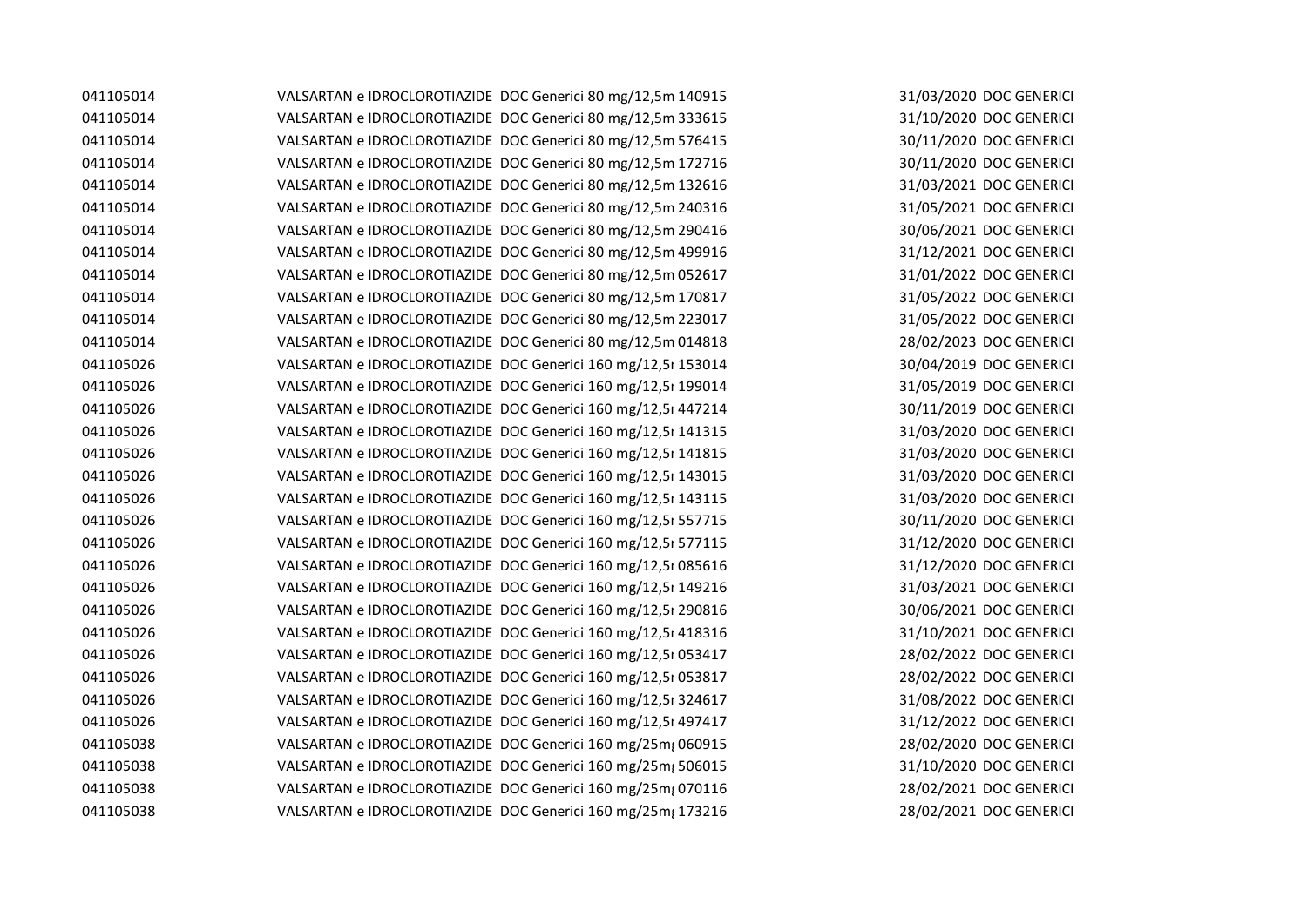| 041105038 | VALSARTAN e IDROCLOROTIAZIDE DOC Generici 160 mg/25m; 379116                                                                 | 30/09/2021 DOC GENERICI                            |
|-----------|------------------------------------------------------------------------------------------------------------------------------|----------------------------------------------------|
| 041105038 | VALSARTAN e IDROCLOROTIAZIDE DOC Generici 160 mg/25m; 452616                                                                 | 30/11/2021 DOC GENERICI                            |
| 041105038 | VALSARTAN e IDROCLOROTIAZIDE DOC Generici 160 mg/25m; 512316                                                                 | 30/11/2021 DOC GENERICI                            |
| 041105038 | VALSARTAN e IDROCLOROTIAZIDE DOC Generici 160 mg/25mg 171017                                                                 | 30/04/2022 DOC GENERICI                            |
| 041105038 | VALSARTAN e IDROCLOROTIAZIDE DOC Generici 160 mg/25mg 017518                                                                 | 31/01/2023 DOC GENERICI                            |
|           |                                                                                                                              |                                                    |
| 041105040 | VALSARTAN e IDROCLOROTIAZIDE DOC Generici 320 mg/12,5 558215                                                                 | 30/11/2018 DOC GENERICI                            |
|           |                                                                                                                              |                                                    |
| 041105040 | VALSARTAN e IDROCLOROTIAZIDE DOC Generici 320 mg/12,5 558315                                                                 | 30/11/2018 DOC GENERICI                            |
| 041105040 |                                                                                                                              |                                                    |
| 041105040 | VALSARTAN e IDROCLOROTIAZIDE DOC Generici 320 mg/12,5 087616<br>VALSARTAN e IDROCLOROTIAZIDE DOC Generici 320 mg/12,5 134016 | 30/11/2018 DOC GENERICI<br>31/03/2019 DOC GENERICI |
| 041105040 | VALSARTAN e IDROCLOROTIAZIDE DOC Generici 320 mg/12,5 070616                                                                 | 31/03/2019 DOC GENERICI                            |
| 041105040 |                                                                                                                              |                                                    |
| 041105040 | VALSARTAN e IDROCLOROTIAZIDE DOC Generici 320 mg/12,5 365916                                                                 | 30/09/2019 DOC GENERICI                            |
| 041105040 | VALSARTAN e IDROCLOROTIAZIDE DOC Generici 320 mg/12,5 490716                                                                 | 31/12/2019 DOC GENERICI                            |
|           | VALSARTAN e IDROCLOROTIAZIDE DOC Generici 320 mg/12,5 124617                                                                 | 31/03/2020 DOC GENERICI                            |
| 041105040 | VALSARTAN e IDROCLOROTIAZIDE DOC Generici 320 mg/12,5 366717                                                                 | 31/08/2020 DOC GENERICI                            |
| 041105053 | VALSARTAN e IDROCLOROTIAZIDE DOC Generici 320 mg/25 m 018316                                                                 | 31/01/2019 DOC GENERICI                            |
| 041105053 | VALSARTAN e IDROCLOROTIAZIDE DOC Generici 320 mg/25 m 018416                                                                 | 31/01/2019 DOC GENERICI                            |
| 041105053 | VALSARTAN e IDROCLOROTIAZIDE DOC Generici 320 mg/25 m 070716                                                                 | 31/03/2019 DOC GENERICI                            |
| 041105053 | VALSARTAN e IDROCLOROTIAZIDE DOC Generici 320 mg/25 m 070816                                                                 | 31/03/2019 DOC GENERICI                            |
| 041105053 | VALSARTAN e IDROCLOROTIAZIDE DOC Generici 320 mg/25 m 182516                                                                 | 30/04/2019 DOC GENERICI                            |
| 041105053 | VALSARTAN e IDROCLOROTIAZIDE DOC Generici 320 mg/25 m 182616                                                                 | 30/04/2019 DOC GENERICI                            |
| 041105053 | VALSARTAN e IDROCLOROTIAZIDE DOC Generici 320 mg/25 m 366016                                                                 | 31/10/2019 DOC GENERICI                            |
| 041105053 | VALSARTAN e IDROCLOROTIAZIDE DOC Generici 320 mg/25 m 398916                                                                 | 31/10/2019 DOC GENERICI                            |
| 041105053 | VALSARTAN e IDROCLOROTIAZIDE DOC Generici 320 mg/25 m 399016                                                                 | 31/10/2019 DOC GENERICI                            |
| 041105053 | VALSARTAN e IDROCLOROTIAZIDE DOC Generici 320 mg/25 m 447416                                                                 | 31/10/2019 DOC GENERICI                            |
| 041105053 | VALSARTAN e IDROCLOROTIAZIDE DOC Generici 320 mg/25 m 081317                                                                 | 28/02/2020 DOC GENERICI                            |
| 041105053 | VALSARTAN e IDROCLOROTIAZIDE DOC Generici 320 mg/25 m 081417                                                                 | 28/02/2020 DOC GENERICI                            |
| 041105053 | VALSARTAN e IDROCLOROTIAZIDE DOC Generici 320 mg/25 m 272917                                                                 | 31/07/2020 DOC GENERICI                            |
| 041105053 | VALSARTAN e IDROCLOROTIAZIDE DOC Generici 320 mg/25 m 287517                                                                 | 31/08/2020 DOC GENERICI                            |
| 041105053 | VALSARTAN e IDROCLOROTIAZIDE DOC Generici 320 mg/25 m 455617                                                                 | 30/10/2020 DOC GENERICI                            |
| 041105053 | VALSARTAN e IDROCLOROTIAZIDE DOC Generici 320 mg/25 m 455717                                                                 | 30/10/2020 DOC GENERICI                            |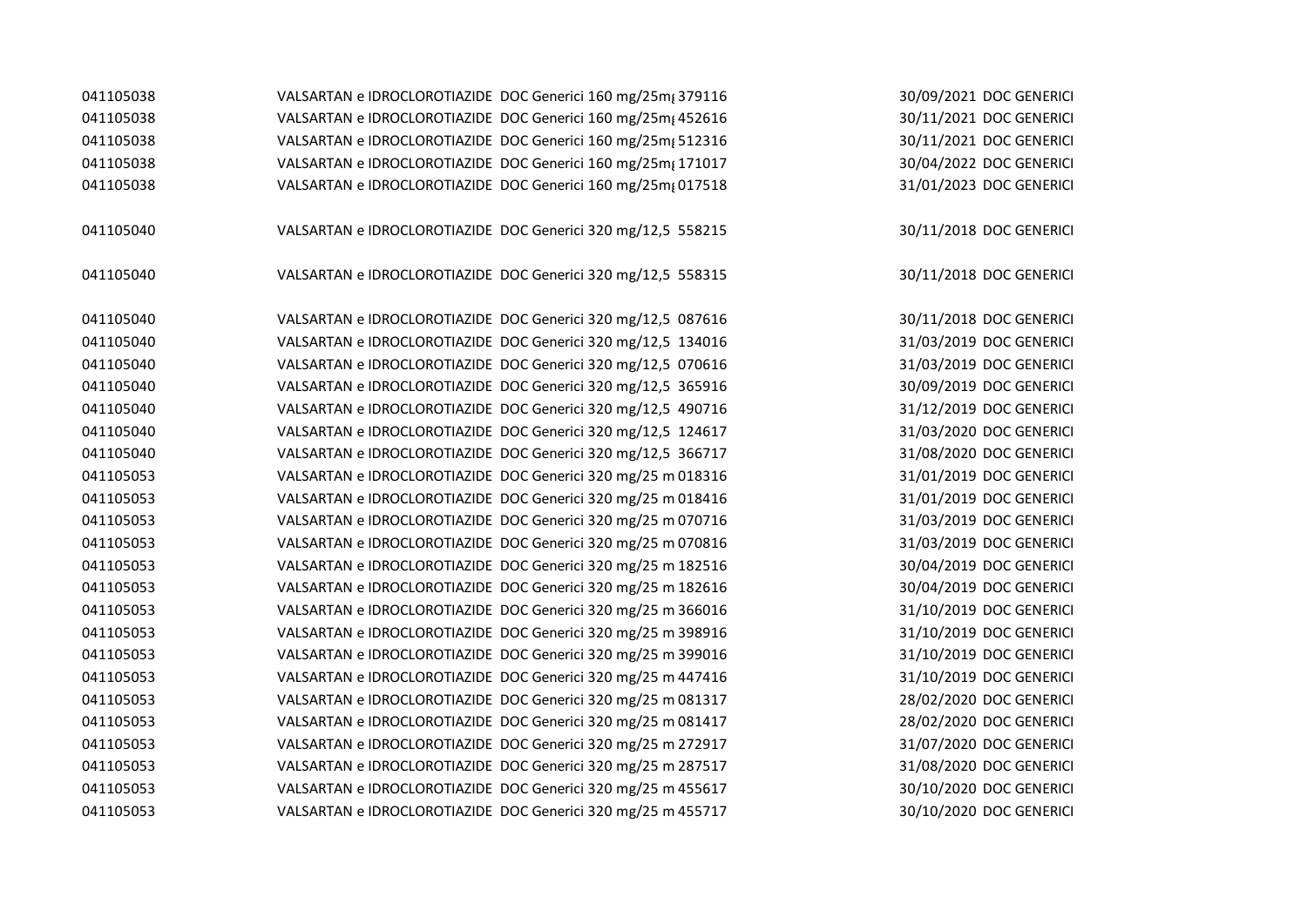| 041105053 | VALSARTAN e IDROCLOROTIAZIDE DOC Generici 320 mg/25 m 062818      | 28/02/2021 DOC GENERICI            |
|-----------|-------------------------------------------------------------------|------------------------------------|
| 039810041 | VALSARTAN ALTER 80 mg compresse rivestite con film - 28 cor N001A | 01/02/2020 Laboratori Alter s.r.l. |
| 039810066 | VALSARTAN ALTER 160 mg compresse rivestite con film - 28 co N002B | 01/02/2020 Laboratori Alter s.r.l. |
| 040709026 | VALSARTAN E IDROCLOROTIAZIDE TEVA PHARMA 320 mg +12, T02108S      | 31/01/2019 Teva Italia SpA         |
| 040709026 | VALSARTAN E IDROCLOROTIAZIDE TEVA PHARMA 320 mg +12, T03064R      | 31/03/2019 Teva Italia SpA         |
| 040709026 | VALSARTAN E IDROCLOROTIAZIDE TEVA PHARMA 320 mg +12, T03065S      | 31/03/2019 Teva Italia SpA         |
| 040709026 | VALSARTAN E IDROCLOROTIAZIDE TEVA PHARMA 320 mg +12, T10696S      | 31/05/2019 Teva Italia SpA         |
| 040709026 | VALSARTAN E IDROCLOROTIAZIDE TEVA PHARMA 320 mg +12, T10697R      | 31/05/2019 Teva Italia SpA         |
| 040709026 | VALSARTAN E IDROCLOROTIAZIDE TEVA PHARMA 320 mg +12, T23764S      | 30/09/2019 Teva Italia SpA         |
| 040709026 | VALSARTAN E IDROCLOROTIAZIDE TEVA PHARMA 320 mg +12, U00439T      | 29/02/2020 Teva Italia SpA         |
| 040709026 | VALSARTAN E IDROCLOROTIAZIDE TEVA PHARMA 320 mg +12, U01405R      | 29/02/2020 Teva Italia SpA         |
| 040709026 | VALSARTAN E IDROCLOROTIAZIDE TEVA PHARMA 320 mg +12, U01405S      | 29/02/2020 Teva Italia SpA         |
| 040709026 | VALSARTAN E IDROCLOROTIAZIDE TEVA PHARMA 320 mg +12, U01405T      | 29/02/2020 Teva Italia SpA         |
| 040709026 | VALSARTAN E IDROCLOROTIAZIDE TEVA PHARMA 320 mg +12, U01406R      | 29/02/2020 Teva Italia SpA         |
| 040709141 | VALSARTAN E IDROCLOROTIAZIDE TEVA PHARMA 320 mg + 25 T24401S      | 30/09/2019 Teva Italia SpA         |
| 040709141 | VALSARTAN E IDROCLOROTIAZIDE TEVA PHARMA 320 mg + 25 T24402R      | 30/09/2019 Teva Italia SpA         |
| 040709141 | VALSARTAN E IDROCLOROTIAZIDE TEVA PHARMA 320 mg + 25 T35056R      | 29/02/2020 Teva Italia SpA         |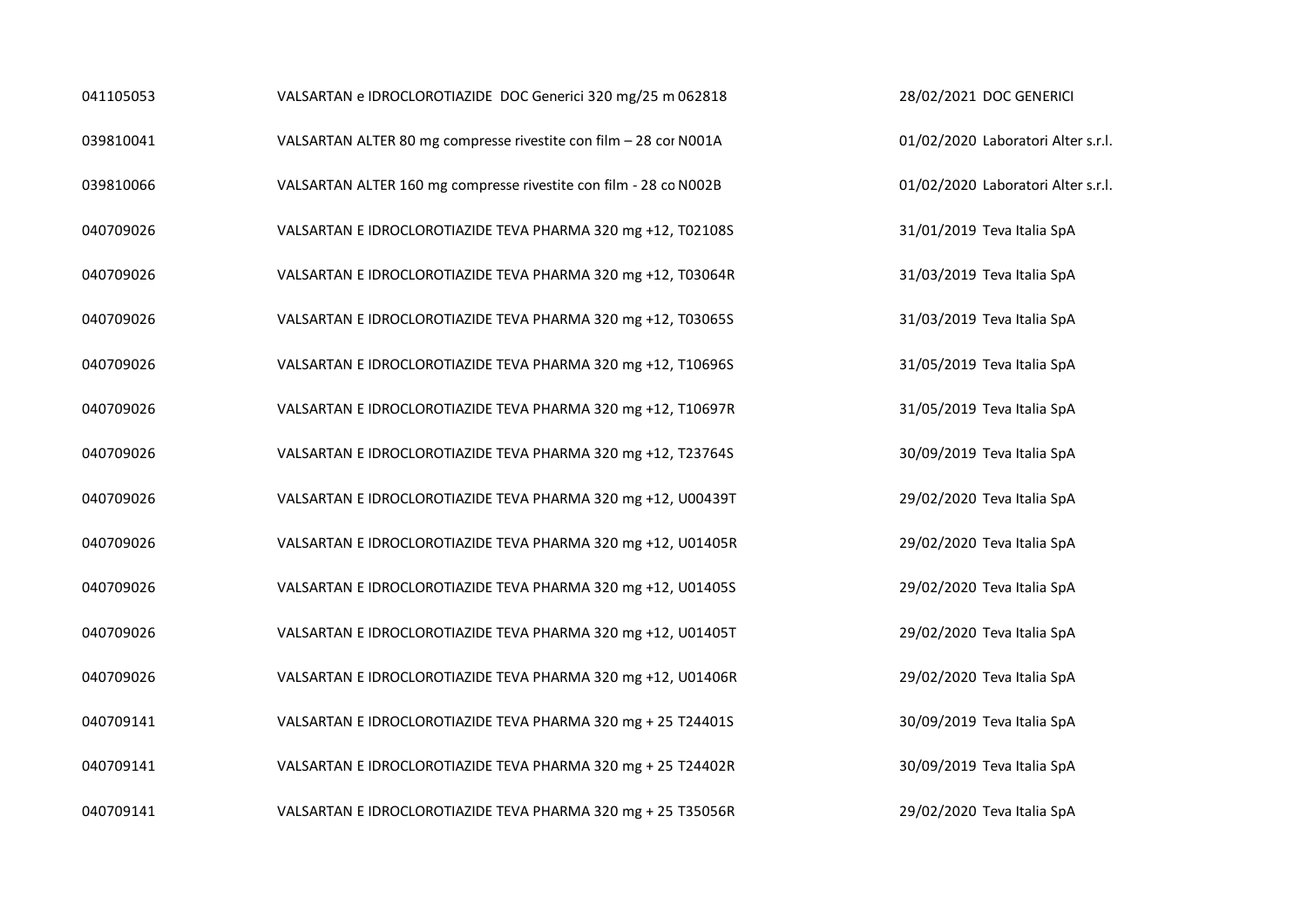| 040709141 | VALSARTAN E IDROCLOROTIAZIDE TEVA PHARMA 320 mg + 25 T35060R       |            | 29/02/2020 Teva Italia SpA          |
|-----------|--------------------------------------------------------------------|------------|-------------------------------------|
| 040709141 | VALSARTAN E IDROCLOROTIAZIDE TEVA PHARMA 320 mg + 25 T35060S       |            | 29/02/2020 Teva Italia SpA          |
| 040709141 | VALSARTAN E IDROCLOROTIAZIDE TEVA PHARMA 320 mg + 25 T35060T       |            | 29/02/2020 Teva Italia SpA          |
| 040842142 | Valsartan e Idroclorotiazide Ranbaxy 160 mg+12.5mg compres 2897409 |            | 01/07/2020 Ranbaxy Italia SpA       |
| 040842142 | Valsartan e Idroclorotiazide Ranbaxy 160 mg+12.5mg compres 2829637 |            | 01/03/2019 Ranbaxy Italia SpA       |
| 040842243 | Valsartan e Idroclorotiazide Ranbaxy 160 mg+25mg compresse 2747048 |            | 01/12/2018 Ranbaxy Italia SpA       |
| 040842243 | Valsartan e Idroclorotiazide Ranbaxy 160 mg+25mg compresse 2809128 |            | 01/09/2019 Ranbaxy Italia SpA       |
| 040842041 | Valsartan e Idroclorotiazide Ranbaxy 80 mg+12,5mg compress 2895062 |            | 01/07/2020 Ranbaxy Italia SpA       |
| 040842041 | Valsartan e Idroclorotiazide Ranbaxy 80 mg+12,5mg compress 2750420 |            | 01/12/2018 Ranbaxy Italia SpA       |
| 040842041 | Valsartan e Idroclorotiazide Ranbaxy 80 mg+12,5mg compress 2778716 |            | 01/05/2019 Ranbaxy Italia SpA       |
| 040842142 | Valsartan e Idroclorotiazide Ranbaxy 160 mg+12.5mg compres 2751644 |            | 01/12/2018 Ranbaxy Italia SpA       |
| 040842142 | Valsartan e Idroclorotiazide Ranbaxy 160 mg+12.5mg compres 2768827 |            | 01/01/2019 Ranbaxy Italia SpA       |
| 040842142 | Valsartan e Idroclorotiazide Ranbaxy 160 mg+12.5mg compres 2788256 |            | 01/01/2019 Ranbaxy Italia SpA       |
| 040120154 | 187116<br>VALSARTAN AUROBINDO 80 MG COMPRESSE RIVESTITE CON F      | 30/04/2019 | Aurobindo Pharma (Italia)<br>S.r.l. |
| 040120026 | 180316<br>VALSARTAN AUROBINDO 40 MG COMPRESSE RIVESTITE CON F      | 30/04/2019 | Aurobindo Pharma (Italia)<br>S.r.I. |
| 040120279 | 15917<br>VALSARTAN AUROBINDO 160 MG COMPRESSE RIVESTITE CON        | 31/01/2020 | Aurobindo Pharma (Italia)<br>S.r.I. |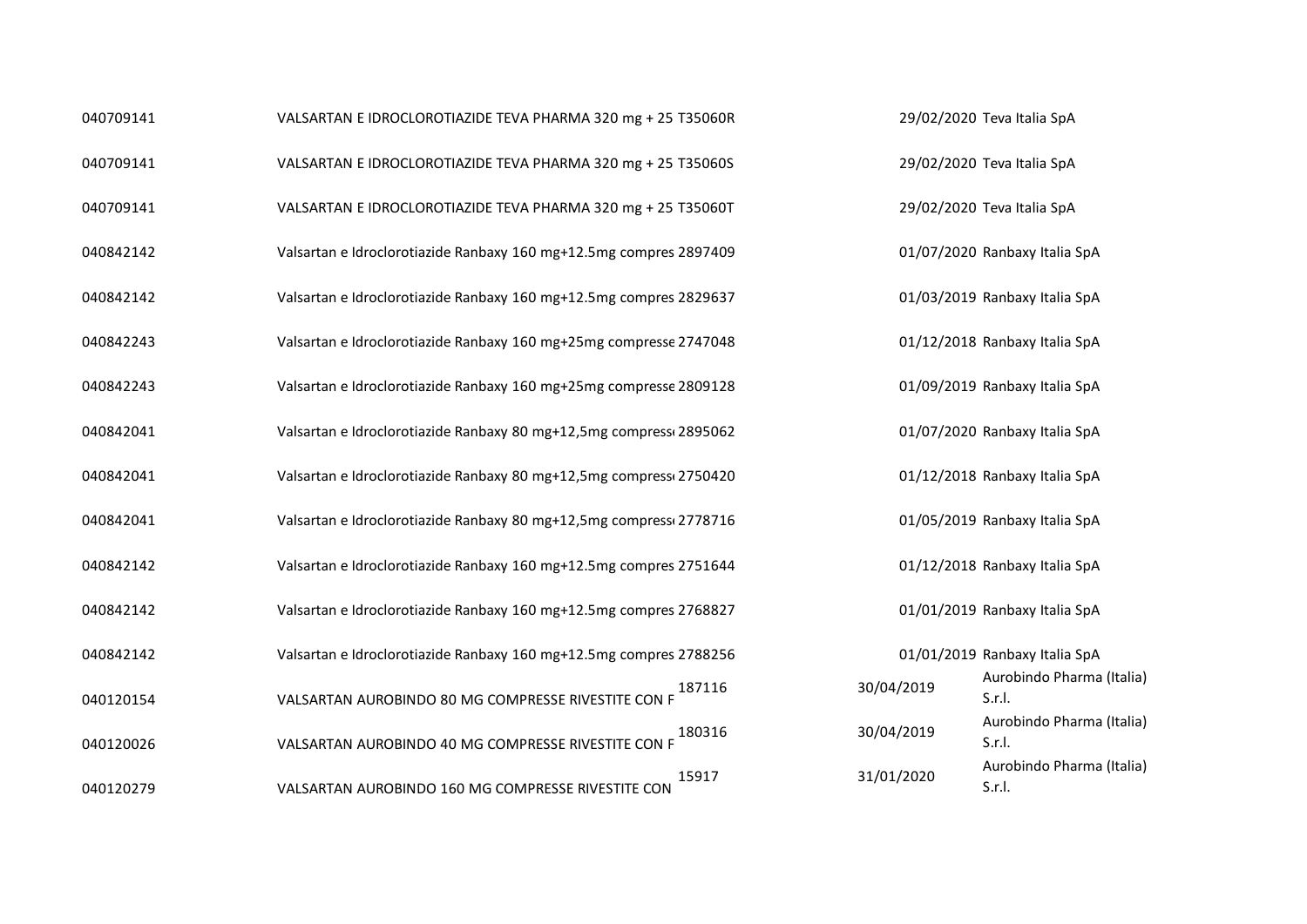| VALSARTAN AUROBINDO 40 MG COMPRESSE RIVESTITE CON I |                                                                                                                                                            | Aurobindo Pharma (Italia)<br>S.r.I.                                                                                                                                                              |
|-----------------------------------------------------|------------------------------------------------------------------------------------------------------------------------------------------------------------|--------------------------------------------------------------------------------------------------------------------------------------------------------------------------------------------------|
| VALSARTAN AUROBINDO 80 MG COMPRESSE RIVESTITE CON F |                                                                                                                                                            | Aurobindo Pharma (Italia)<br>S.r.I.                                                                                                                                                              |
| VALSARTAN AUROBINDO 160 MG COMPRESSE RIVESTITE CON  |                                                                                                                                                            | Aurobindo Pharma (Italia)<br>S.r.I.                                                                                                                                                              |
| VALSARTAN AUROBINDO 160 MG COMPRESSE RIVESTITE CON  |                                                                                                                                                            | Aurobindo Pharma (Italia)<br>S.r.I.                                                                                                                                                              |
| VALSARTAN AUROBINDO 80 MG COMPRESSE RIVESTITE CON F |                                                                                                                                                            | Aurobindo Pharma (Italia)<br>S.r.I.                                                                                                                                                              |
| VALSARTAN AUROBINDO 80 MG COMPRESSE RIVESTITE CON F |                                                                                                                                                            | Aurobindo Pharma (Italia)<br>S.r.I.                                                                                                                                                              |
| VALSARTAN AUROBINDO 40 MG COMPRESSE RIVESTITE CON F |                                                                                                                                                            | Aurobindo Pharma (Italia)<br>S.r.I.                                                                                                                                                              |
| VALSARTAN AUROBINDO 80 MG COMPRESSE RIVESTITE CON F |                                                                                                                                                            | Aurobindo Pharma (Italia)<br>S.r.I.                                                                                                                                                              |
| VALSARTAN AUROBINDO 80 MG COMPRESSE RIVESTITE CON F |                                                                                                                                                            | Aurobindo Pharma (Italia)<br>S.r.I.                                                                                                                                                              |
| VALSARTAN AUROBINDO 80 MG COMPRESSE RIVESTITE CON F |                                                                                                                                                            | Aurobindo Pharma (Italia)<br>S.r.I.                                                                                                                                                              |
| VALSARTAN AUROBINDO 160 MG COMPRESSE RIVESTITE CON  | 30/11/2020                                                                                                                                                 | Aurobindo Pharma (Italia)<br>S.r.I.                                                                                                                                                              |
| VALSARTAN AUROBINDO 40 MG COMPRESSE RIVESTITE CON F |                                                                                                                                                            | Aurobindo Pharma (Italia)<br>S.r.I.                                                                                                                                                              |
| VALSARTAN AUROBINDO 40 MG COMPRESSE RIVESTITE CON F | 31/08/2020                                                                                                                                                 | Aurobindo Pharma (Italia)<br>S.r.I.                                                                                                                                                              |
| VALSARTAN AUROBINDO 40 MG COMPRESSE RIVESTITE CON F |                                                                                                                                                            | Aurobindo Pharma (Italia)<br>S.r.I.                                                                                                                                                              |
| VALSARTAN AUROBINDO 160 MG COMPRESSE RIVESTITE CON  |                                                                                                                                                            | Aurobindo Pharma (Italia)<br>S.r.I.                                                                                                                                                              |
| VALSARTAN AUROBINDO 40 MG COMPRESSE RIVESTITE CON F |                                                                                                                                                            | Aurobindo Pharma (Italia)<br>S.r.l.                                                                                                                                                              |
|                                                     | 366116<br>332616<br>400616<br>400516<br>458916<br>510216<br>32717<br>79517<br>419817<br>419917<br>471617<br>229317<br>365317<br>273417<br>248615<br>487915 | 31/08/2019<br>31/08/2019<br>30/09/2019<br>30/09/2019<br>30/11/2019<br>30/11/2019<br>31/01/2020<br>28/02/2020<br>31/10/2020<br>31/10/2020<br>30/06/2020<br>31/08/2020<br>30/06/2018<br>31/10/2018 |